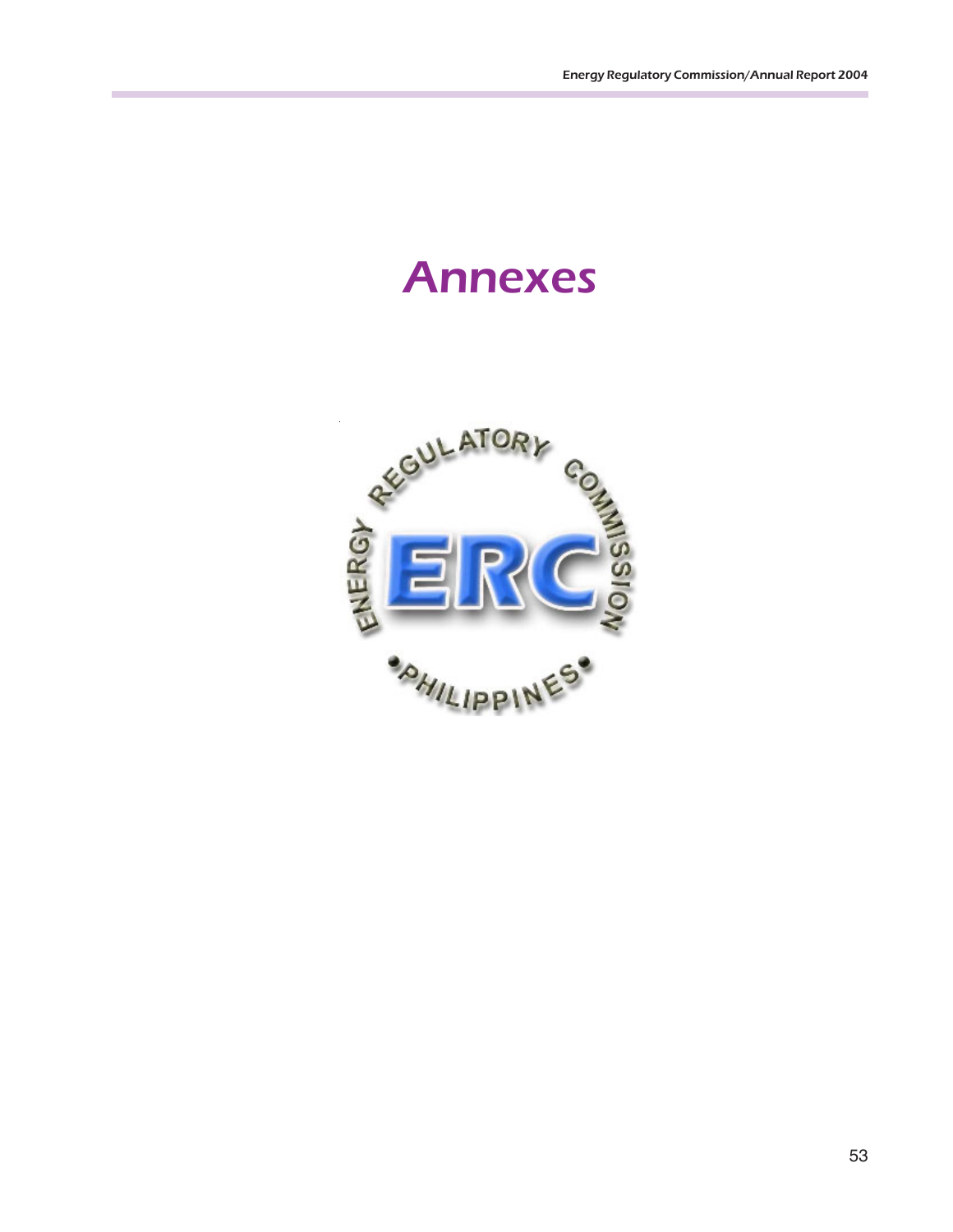| <b>SUMMARY OF CASES</b>                 |
|-----------------------------------------|
| <b>HEARD AND DECIDED BY ERC IN 2004</b> |

| <b>Nature of Application/Case</b>                                                                                                                                                     | <b>Number</b><br><b>of</b><br><b>Hearings</b> | <b>Number</b><br>of Cases<br><b>Decided</b> |
|---------------------------------------------------------------------------------------------------------------------------------------------------------------------------------------|-----------------------------------------------|---------------------------------------------|
| 1 <sub>1</sub><br>Approval of Unbundling of Electricity Rates as Mandated by Section 36<br>Of R.A. 9136/ Approval of Revised Rate Schedule                                            | 18                                            | 76                                          |
| 2.<br>Approval of Application to Build, Install, Operate, and/or Increase the<br><b>Capacities of Generation/Distribution Facilities</b>                                              | 27                                            | 1                                           |
| Issuance of Certificate of Public Convenience and Necessity (CPCN)<br>3.                                                                                                              | 10                                            | $\overline{4}$                              |
| Violation of ERC Rules and Regulations and Other Related Laws<br>$\mathbf{4}$ .                                                                                                       | 9                                             | 12                                          |
| Approval of Sound Value Appraisal of Properties<br>5.                                                                                                                                 | 11                                            | $\overline{2}$                              |
| 6.<br><b>Approval of Electric Power Supply Agreement</b>                                                                                                                              | 26                                            | $\overline{2}$                              |
| 7 <sub>1</sub><br><b>Consumer Complaint</b>                                                                                                                                           | 804                                           | 90                                          |
| <b>Authority to Increase Capital Stock</b><br>8.                                                                                                                                      | $\mathcal{P}$                                 | 1                                           |
| Application for Reduction of Rates/ Condonation of Debts of Electric<br>9.<br>Cooperative                                                                                             | 5                                             | 39                                          |
| 10. Authority to Secure Loan                                                                                                                                                          | 14                                            | $\mathbf{1}$                                |
| 11. Application for Approval of Statement of Compliance and Compliance<br>Plan to the Philippine Grid and Distribution Codes                                                          | 64                                            |                                             |
| 12. In the Matter of the Application for Authority to Adopt a Tax Recovery<br>Adjustment Charge in the Rates of Electric Cooperative with Prayer for<br><b>Provisional Authority.</b> | 17                                            |                                             |
| 13. Others                                                                                                                                                                            | 105                                           | 16                                          |
| <b>Total</b>                                                                                                                                                                          | 1112                                          | 224                                         |

*Note: Hearing conducted and decision issued do not necessarily refer to the same cases.*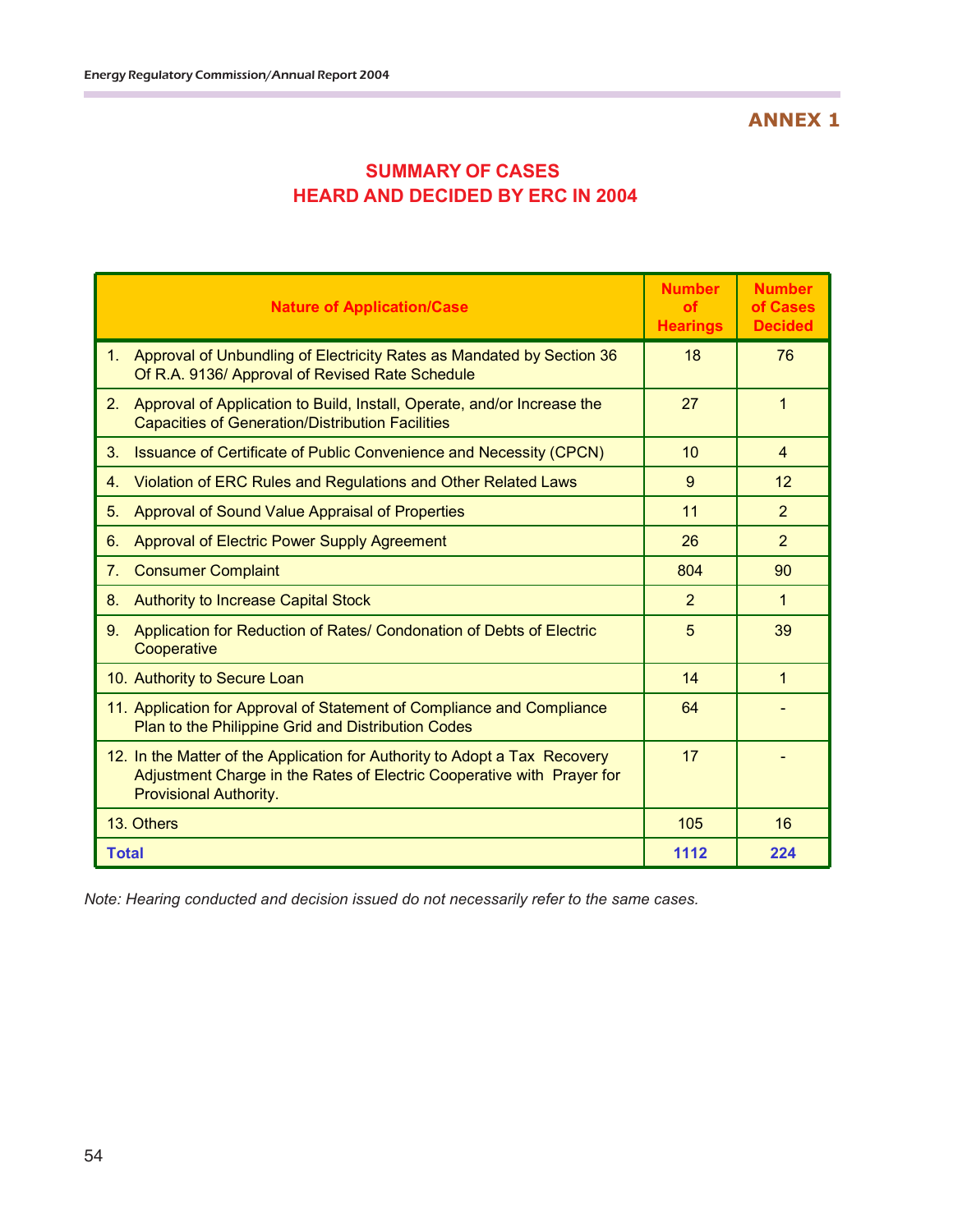|                | <b>NAME OF APPLICANT</b>                                 | <b>CAPACITY</b><br>(MW) | <b>Location</b>                                                                                            |
|----------------|----------------------------------------------------------|-------------------------|------------------------------------------------------------------------------------------------------------|
|                |                                                          |                         |                                                                                                            |
| 1              | San Roque Power Corporation                              | 346.06                  | Brgy. San Roque, San Miguel, Pangasinan                                                                    |
| $\mathbf{2}$   | <b>Toledo Power Company</b>                              | 134.85                  | Sangi, Toledo City, Cebu                                                                                   |
| $\mathbf{3}$   | Fujitsu Computer Products Corp. of the<br>Philippines    | 26.96                   | 105 Enterprise Drive cor. Integrity Ave.,<br>Carmelray Industrial Park, Canlubang,<br>Calamba City, Laguna |
| 4              | Rohm Electronics Philippines, Inc.                       | 26.50                   | People's Technology Complex, Special<br>Economic Zone, Carmona, Cavite                                     |
| $5\phantom{1}$ | Delta P, Inc.                                            | 17.46                   | Km. 13 National Highway, Sta. Lourdes,<br>Puerto Princesa, Palawan                                         |
| 6              | Coral Bay Nickel Corporation                             | 14.46                   | Rio Tuba, Bataraza, Palawan                                                                                |
| 7              | Rohm Apollo Semiconductor Phils., Inc.                   | 12.30                   | People's Technology Complex, Special<br>Economic Zone, Carmona, Cavite                                     |
| 8              | Hitachi Global Storage Technologies<br>Philippines Corp. | 12.00                   | Laguna Technopark, Biñan, Laguna 4024                                                                      |
| 9              | <b>Lazard Power Corporation</b>                          | 12.00                   | Brgy. Tanauan, Tanza, Cavite                                                                               |
| 10             | Toshiba Information Equipment (Phils.),<br>Inc.          | 10.00                   | 103 East Main Ave. Extension, SEPZ,<br>Laguna Technopark, Biñan, Laguna                                    |
| 11             | Mitsumi Phils.                                           | 7.68                    | Luzon Ave., Phase 1, Bataan Economic<br>Zone, Mariveles, Bataan                                            |
| 12             | Bubunawan Power Company                                  | 7.00                    | Baungon-Libona, Bukidnon                                                                                   |
| 13             | Philippine Securities Corporation                        | 6.00                    | GT Tower International 6813, Ayala Ave.,<br>Cor H.V. Dela Costa St., Makati City                           |
| 14             | Asian Transmission Corporation                           | 5.00                    | ATC, CIP1, Canlubang, Calamba, Laguna                                                                      |
| 15             | Integrated Device Technology (Phils), Inc.               | 5.00                    | 103 Innovation Drive, Carmelray Industrial<br>Park I, Canlubang, Calamba, Laguna                           |
| 16             | The Peninsula Manila                                     | 3.53                    | Cor. Ayala & Makati Ave., Makati City                                                                      |
| 17             | Shindengen Philippines Corp.                             | 3.24                    | 120 Excellence cor Quality Drive,<br>Carmelray Industrial Park 1, Canlubang,<br>Calamba City, Laguna       |
| 18             | BA - Lepanto Condominium Corporation                     | 3.00                    | 8747 Paseo de Roxas, Makati City, Metro<br>Manila                                                          |

# **Certificates of Compliance (COCs) Issued in 2003**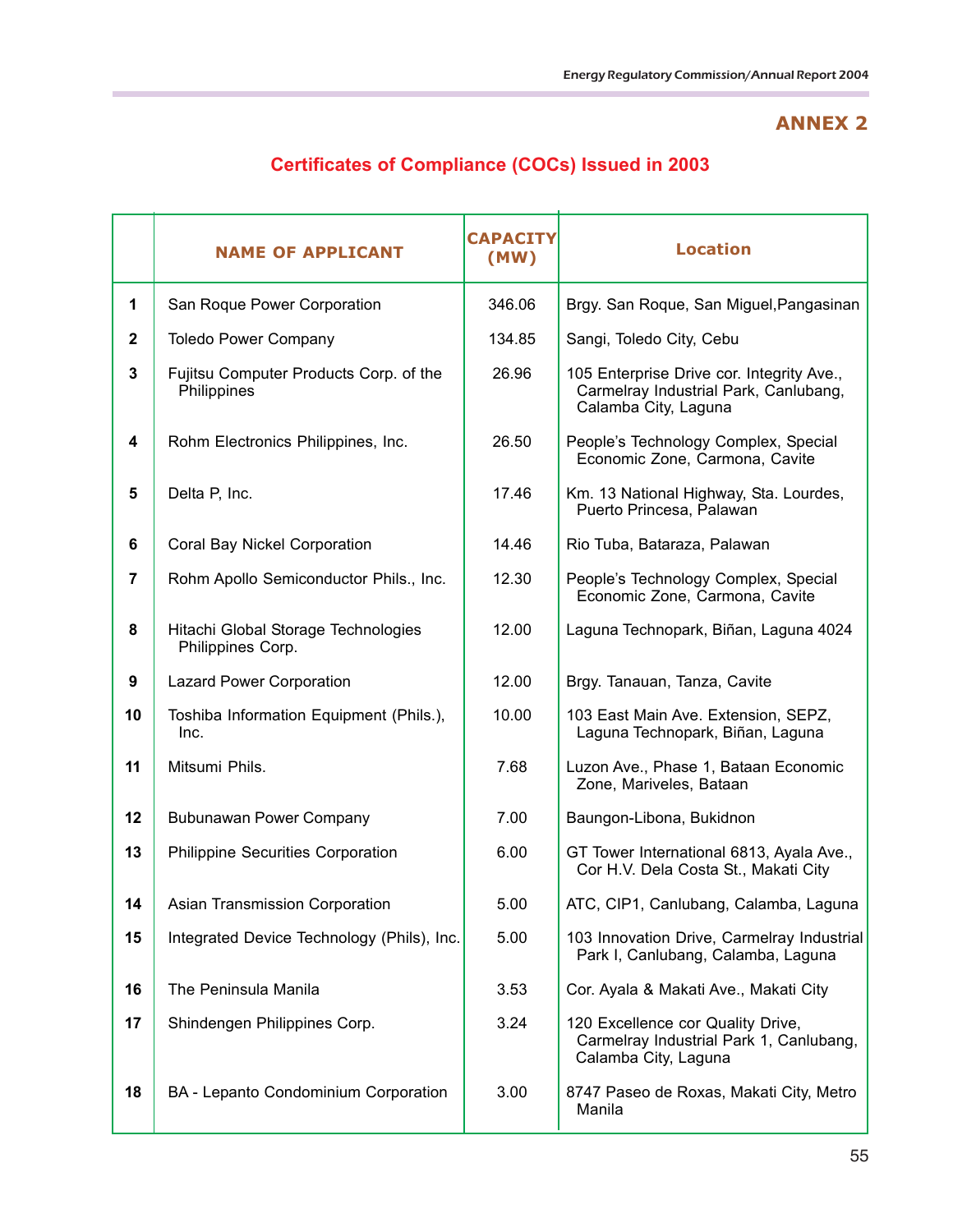|    | <b>NAME OF APPLICANT</b>                                           | <b>CAPACITY</b><br>(MW) | <b>Location</b>                                                                                |
|----|--------------------------------------------------------------------|-------------------------|------------------------------------------------------------------------------------------------|
| 19 | Mandarin Oriental Manila, Inc.                                     | 1.80                    | Makati Avenue Cor. Paseo de Roxas,<br>Makati City                                              |
| 20 | Manila Intercontinental Hotel                                      | 1.45                    | One Ayala Avenue, Makati City                                                                  |
| 21 | Philippine Multi Media System, Inc.                                | 1.24                    | Bldg. 12350, Ward Avenue, CSEZ,<br>Clarkfield, Pampanga                                        |
| 22 | Toyo-Ink Compound Corporation                                      | 1.20                    | 103 A Integrity Ave., Carmelray Ind. Park,<br>Canlubang, Laguna                                |
| 23 | Watch Tower Bible & Tract Society of the<br>Phils., Inc.           | 1.20                    | 186 Roosevelt Ave., SFDM, Quezon City                                                          |
| 24 | Pacific Center Bldg.                                               | 1.00                    | Pacific Center Bldg., San Miguel Avenue,<br>Pasig City                                         |
| 25 | Fuji Electric Philippines, Inc.                                    | 0.96                    | Special Export Processing Zone II,<br>Carmelray Industrial Park, Canlubang,<br>Calamba, Laguna |
| 26 | Fujitsu Ten Corporation of the Philippines                         | 0.96                    | 100 Science Avenue, Laguna Technopark,<br>Sta. Rosa, Laguna                                    |
| 27 | Cagayan Electric Power and Light<br>Company                        | 0.95                    | Lomboy, Indahag, Cagayan de Oro City                                                           |
| 28 | Nippon Paint Philippines, Inc.                                     | 0.95                    | #4 Hologram St., LISP 1, Cabuyao,<br>Laguna                                                    |
| 29 | Metropolitan Bank & Trust Company -<br><b>Fuente Osmena Center</b> | 0.90                    | Metrobank Plaza, Osmeña Blvd., Cebu<br>City                                                    |
| 30 | <b>Oriental Assurance Corporation</b>                              | 0.90                    | San Miguel Ave., Ortigas Center, Pasig City                                                    |
| 31 | <b>Toyoflex Cebu Corporation</b>                                   | 0.88                    | 5th St., 3rd Ave., MEZ I, Lapu-Lapu City,<br>Cebu                                              |
| 32 | Koki Philippines Corporation                                       | 0.86                    | Lot 11-B, Block 4, First Cavite Industrial<br>Estate, Brgy. Langkaan, Dasmarinas,<br>Cavite    |
| 33 | Anflo Resort Development Corporation                               | 0.85                    | Brgy. Adecor, Kaputian Island Garden City<br>of Samal, Davao del Norte                         |
| 34 | <b>ITEC Corporation</b>                                            | 0.84                    | Lots 3 & 5, Block 15, Phase III, Cavite<br>Economic Zone, Rosario, Cavite                      |
| 35 | Cedar Mansion I Condominium Corp.                                  | 0.80                    | # 7 J. Escriva Drive, Ortigas Center, Pasig<br>City                                            |
| 36 | Halifax Davao Hotel, Inc.                                          | 0.80                    | C.M. Recto, Davao City                                                                         |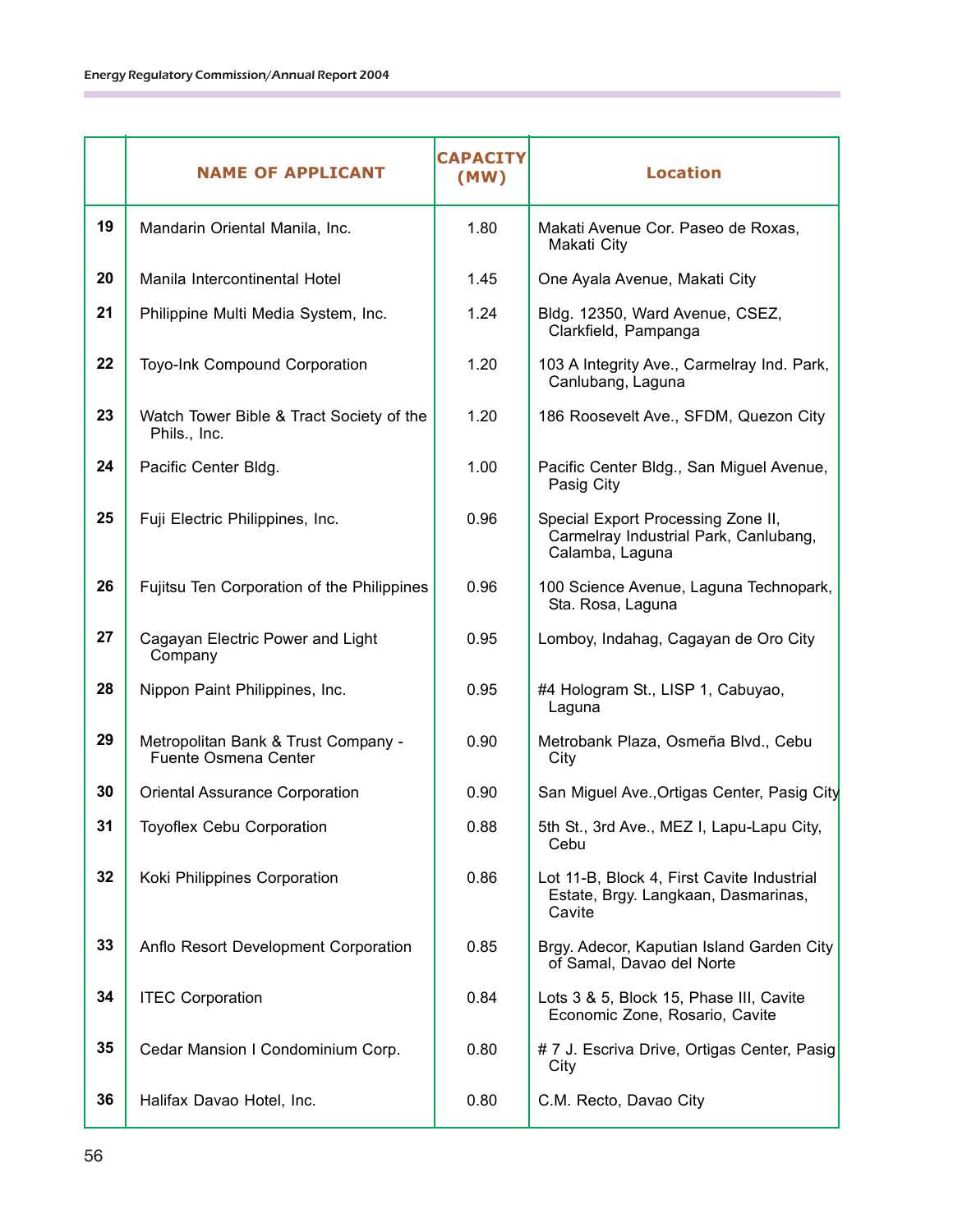|    | <b>NAME OF APPLICANT</b>                          | <b>CAPACITY</b><br>(MW) | <b>Location</b>                                                                                             |
|----|---------------------------------------------------|-------------------------|-------------------------------------------------------------------------------------------------------------|
| 37 | Hitachi Industrial Machinery Phils. Corp.         | 0.80                    | PEZA Drive, Special Economic Zone, First<br>Cavite Industrial Estate, Brgy. Langkaan,<br>Dasmariñas, Cavite |
| 38 | Mitsuwa Philippines, Inc.                         | 0.80                    | Lots 4, 6 & 8 Block 22 Phase IV, Cavite<br>Economic Zone, Rosario, Cavite                                   |
| 39 | South Gold Garments Corporation                   | 0.80                    | Blk. 14, Lot 7, Phase II, PEZA, Rosario,<br>Cavite                                                          |
| 40 | Ajinomoto Phils. Corp.                            | 0.79                    | Brgy. Ugong, Carlos P. Garcia Avenue,<br>Pasig City                                                         |
| 41 | PadCom Condo Corp.                                | 0.72                    | Emerald Ave., Ortigas Center, Pasig City                                                                    |
| 42 | Tsukaba Philippine Diecasting<br>Corporation      | 0.72                    | Lots 1, 7, 2, Block 15, Phase III, Cavite<br>Economic Zone, Rosario Cavite                                  |
| 43 | Acesite (Phils.) Hotel Corp.                      | 0.66                    | Rm. 527, Manila Pavilion Hotel, UN Ave.<br>Cor. M. Orosa St., Ermita, Manila                                |
| 44 | Ginebra San Miguel, Inc.                          | 0.64                    | Subangdaku, Mandaue City, Cebu                                                                              |
| 45 | Pilipinas Makro (Novaliches Branch)               | 0.64                    | Km 21 East Service Road, South<br>Superhighway, Sucat, Muntinlupa City                                      |
| 46 | Atomed Cebu, Inc.                                 | 0.63                    | MEPZ II, SEZ, Basak, Lapu-lapu City,<br>Cebu                                                                |
| 47 | Care 1st Corporation                              | 0.60                    | #391 Quirino Highway, Sangandaan,<br>Novaliches, Quezon City                                                |
| 48 | Century Ice Plant                                 | 0.60                    | Tabok, Mandaue City, Cebu                                                                                   |
| 49 | <b>Emerald Mansion Condominium</b><br>Association | 0.60                    | #11 F. Ortigas Avenue, Pasig City                                                                           |
| 50 | NKC Manufacturing Phils. Corp.                    | 0.60                    | Lot 6, 7 & 8 MEPZ, Basak, Lapu-lapu City,<br>Cebu                                                           |
| 51 | Parc Royale Condominium Unitowers<br>Asso., Inc.  | 0.60                    | B-1 Parc Royale Condominium, J Vargas<br>Ave., Pasig City                                                   |
| 52 | Sanritsu Great International Corp.<br>(Laguna)    | 0.59                    | 105 Innovation Drive, CIP I, SEPZ,<br>Canlubang, Calamba, Laguna                                            |
| 53 | First Choice Food Corp.                           | 0.57                    | Lot 15-A Carmelray Ind'l. Park, Canlubang,<br>Laguna                                                        |
| 54 | Development Academy of the Philippines            | 0.55                    | DAP Bldg., San Miguel Ave., Pasig City                                                                      |
| 55 | <b>MSM Manila</b>                                 | 0.55                    | LISP II, Bo. Real, Calamba, Laguna                                                                          |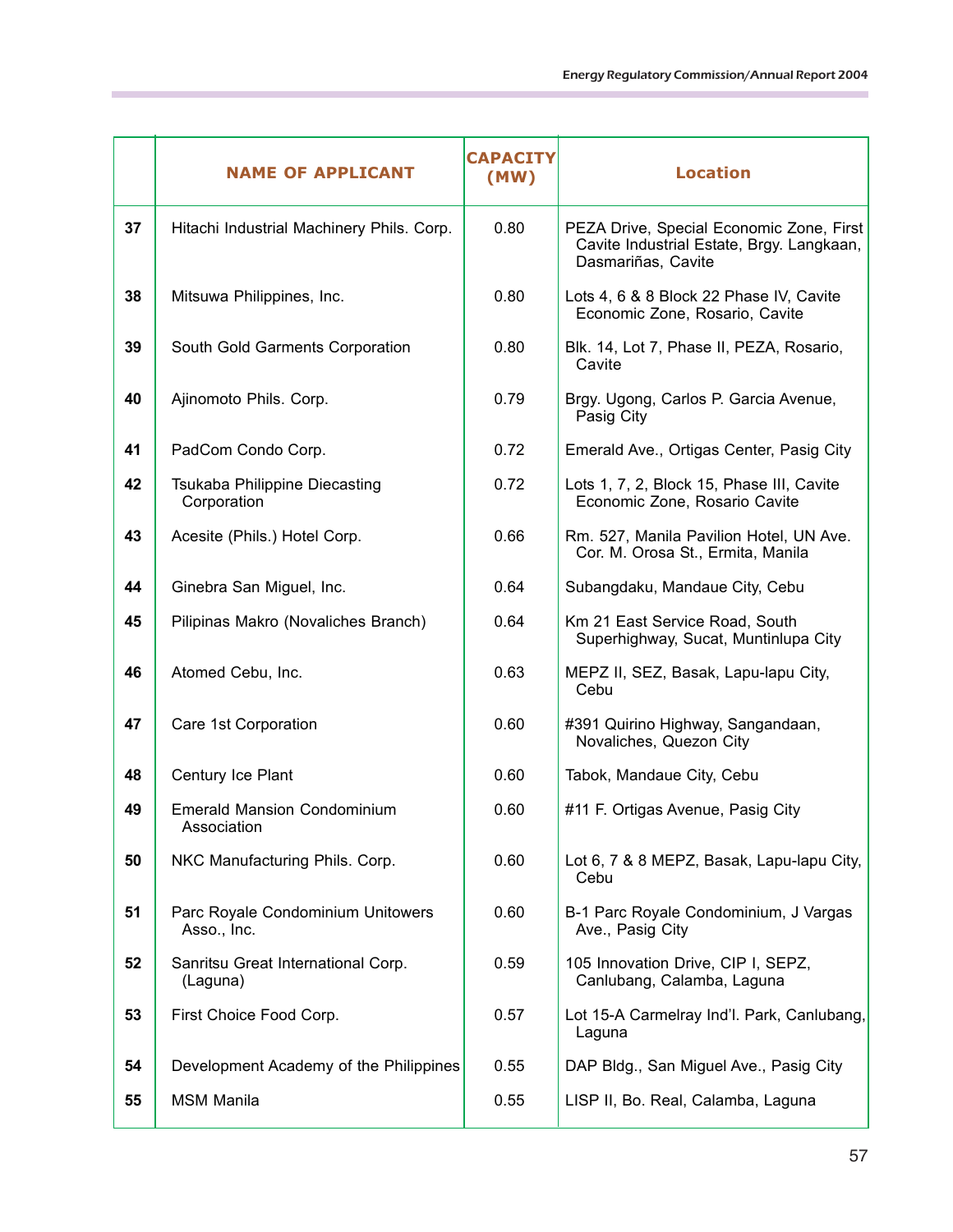|    | <b>NAME OF APPLICANT</b>                                  | <b>CAPACITY</b><br>(MW) | <b>Location</b>                                                                                        |
|----|-----------------------------------------------------------|-------------------------|--------------------------------------------------------------------------------------------------------|
| 56 | Sarrosa International Hotel & Residential<br>Suites Corp. | 0.55                    | F. Cabahug St., Kasambangan, Cebu City                                                                 |
| 57 | Kohzan Cavite, Inc.                                       | 0.53                    | Blk 18, Lot 4, Phase 3, Bldg. 5 A/B, PEZA,<br>Rosario, Cavite                                          |
| 58 | Makoto Metal Technology, Inc.                             | 0.52                    | Phase I, Lot, 4A & B, Block 5, MEZ II,<br>Basak, Lapu-lapu City, Cebu                                  |
| 59 | SM Keppel Land, Inc.                                      | 0.51                    | Benguet Center Building, #12 ADB Ave.,<br>Ortigas Center, Mandaluyong City                             |
| 60 | La Isla Condominium Corp.                                 | 0.50                    | Opal Road, Cor. Ruby and Topaz Roads,<br>Pasig City                                                    |
| 61 | <b>Middleby Philippines Corporation</b>                   | 0.50                    | 113 Technology Avenue, Laguna<br>Technopark, Biñan. Laguna                                             |
| 62 | Gabriel III Condominium Corporation                       | 0.45                    | San Miguel Ave., Ortigas Center, Pasig City                                                            |
| 63 | Philippine Makoto Corporation                             | 0.45                    | 4th St., 3rd Ave., MEPZ-1, Lapu-lapu City,<br>Cebu                                                     |
| 64 | Philippine Unionlite Industrial Corp.                     | 0.42                    | MEPZ II, Basak, Lapu-lapu City, Cebu                                                                   |
| 65 | Miyasaka Polymer (Phils.), Inc.                           | 0.41                    | #20 Ampere St., LISP-1, Brgy. Diezmo,<br>Cabuyao, Laguna                                               |
| 66 | Eurovilla I Apartment Condominium, Inc.                   | 0.40                    | # 142 Legaspi St., Legaspi Village Makati<br>City                                                      |
| 67 | <b>Feeder Apparel Corporation</b>                         | 0.40                    | Block C-5 Cor. 5th Street, 2nd Ave., MEZ<br>1, Lapu-Lapu City, Cebu                                    |
| 68 | Mactan Steel Center, Inc.                                 | 0.40                    | MEZ I, Lapu-lapu City, Cebu                                                                            |
| 69 | Nitto Denko (Philippines) Corporation                     | 0.40                    | 108 Innovation Cor. Reliance Drive,<br>Carmelray Industrial Park I, Canlubang,<br>Calamba City, Laguna |
| 70 | Pacific Place Condominium Corporation                     | 0.40                    | Pearl Drive, Ortigas Center, Pasig City                                                                |
| 71 | Technoclean Philippines, Inc.                             | 0.40                    | Unit 2, 7 Mountain Drive, LISP II, Calamba<br>City, Laguna                                             |
| 72 | Sawo, Inc.                                                | 0.38                    | Basak, MEPZ II, Lapu-Lapu City, Cebu                                                                   |
| 73 | First Optima Realty Corporation                           | 0.35                    | FDRC Bldg., N. Domingo Cor. F. Roma St.,<br>San Juan Metro Manila                                      |
| 74 | Mactan Apparels, Inc.                                     | 0.35                    | 5th St., 2nd Ave., IBO, MEZ I, Lapu-Lapu<br>City, Cebu                                                 |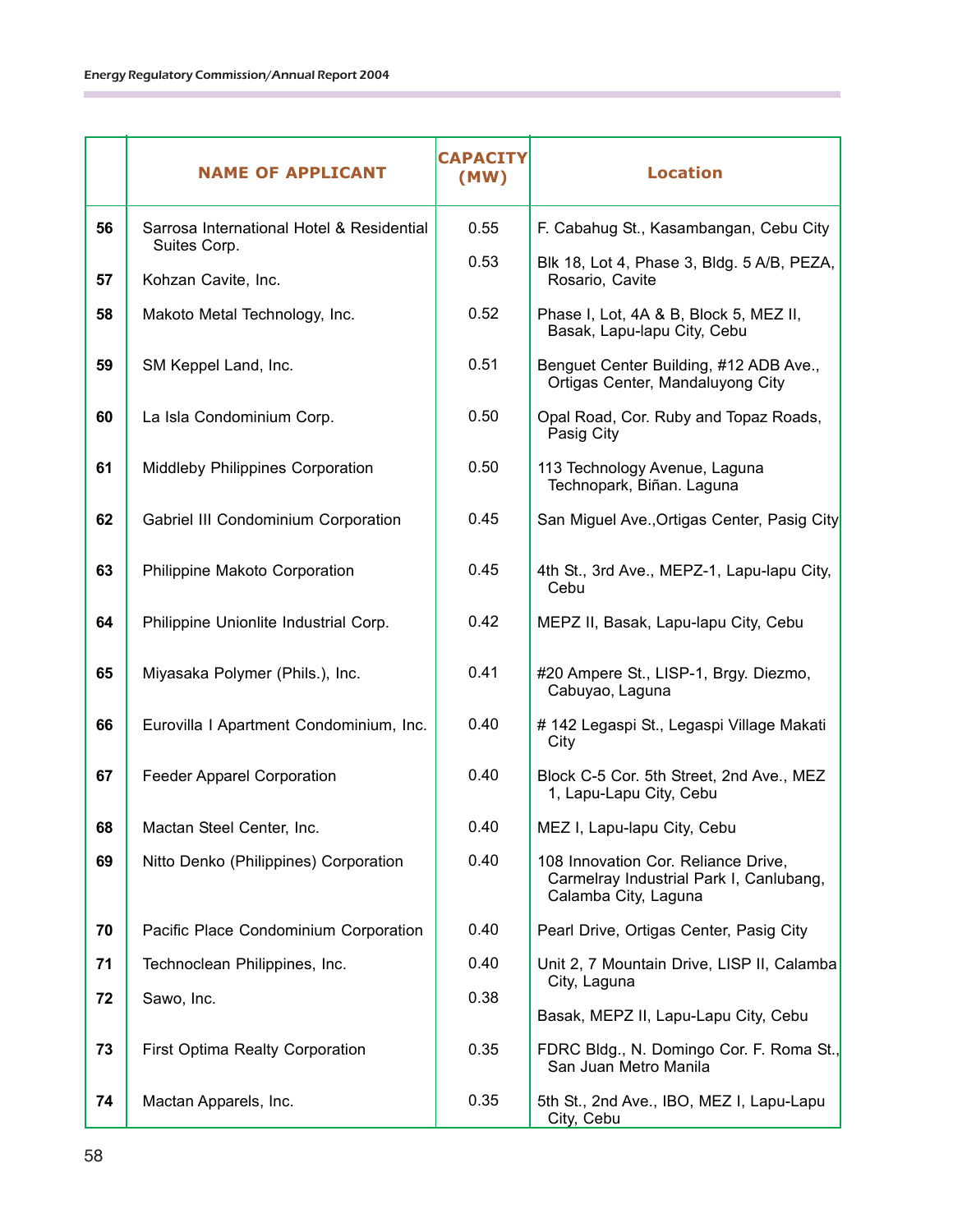|    | <b>NAME OF APPLICANT</b>                                    | <b>CAPACITY</b><br>(MW) | <b>Location</b>                                                                   |
|----|-------------------------------------------------------------|-------------------------|-----------------------------------------------------------------------------------|
| 75 | J.F. Rubber Phils., Inc.                                    | 0.33                    | B-2, L6, PTC-SEZ, Carmona, Cavite                                                 |
| 76 | Sanwa Electric Philippines, Inc.                            | 0.32                    | Blk. 2, Lots 1 & 2, FCIE, Dasmariñas,<br>Cavite                                   |
| 77 | First Philippine Industrial Corporation                     | 0.31                    | 20/F JMT Building, ADB Ave., Ortigas<br>Center, Pasig City                        |
| 78 | Mehitabel, Inc.                                             | 0.31                    | Sanson Road, Lahug, Cebu                                                          |
| 79 | AOL Member Services Philippines, Inc.                       | 0.30                    | CSEZ, Clarkfield, Pampanga                                                        |
| 80 | <b>Belvedere Tower Corporation</b>                          | 0.30                    | San Miguel Ave., Ortigas Center, Pasig City                                       |
| 81 | Strata Condominium Corporation                              | 0.30                    | #18, Emerald Ave., Ortigas Center, Pasig<br>City                                  |
| 82 | Strata Suites Condominium Corporation                       | 0.30                    | 300 P. Guevarra, San Juan, M.M.                                                   |
| 83 | Greenrich Mansion Condo. Corp.                              | 0.28                    | B1 Greenrich Mansion, Lourdes St. Cor.<br>Pearl Drive, Ortigas Center, Pasig City |
| 84 | Hi-Precision Steel Center, Inc.                             | 0.28                    | PTC-SEZ, Bo. Maduya, Carmona, Cavite                                              |
| 85 | Horizon Condominium Association, Inc.                       | 0.28                    | Meralco Ave., Ortigas Center, Pasig City                                          |
| 86 | J.D. Dynamic Corporation                                    | 0.28                    | Blk. 6, Lots 5,6,7 & 8, PTC Special<br>Economic Zone, Carmona, Cavite             |
| 87 | Scarborough Fine Furniture, Inc.                            | 0.28                    | F. Cabahug St., Kasambangan, Cebu City                                            |
| 88 | Richmonde Plaza Hotel                                       | 0.26                    | F. Sotto Drive Cor. Gorordo Ave., Cebu<br>City                                    |
| 89 | Mehitabel Inc., Plant 2 - LFI                               | 0.25                    | Tac-an Road, Talamban, Cebu City                                                  |
| 90 | Metropolitan Bank & Trust Company -<br>Cebu Downtown Center | 0.25                    | Plaridel St., Ermita, Cebu City                                                   |
| 91 | Strata 2000 Condominium                                     | 0.25                    | Strata 2000 Bldg., Emerald Ave., Ortigas<br>Center, Pasig City                    |
| 92 | Tong Fang Int'l., Inc.                                      | 0.25                    | 2nd Ave., Block C-6, Lapu-Lapu City, Cebu                                         |
| 93 | Chong Won Fashion, Inc.                                     | 0.23                    | Lots 3, Bll. 12, Phase I, CEPZ, Rosario,<br>Cavite                                |
| 94 | The Goldloop Tower Condo, Inc.                              | 0.23                    | One Goldloop Plaza, Ortigas Center, Pasig<br>City                                 |
| 95 | Cavite Socks Phils., Inc.                                   | 0.22                    | Lot 3 Blk 2 Phase II, CEPZ, Rosario Cavite                                        |
| 96 | <b>TEC Industries Incorporated</b>                          | 0.22                    | Soong Mactan, Lapu-Lapu City, Cebu                                                |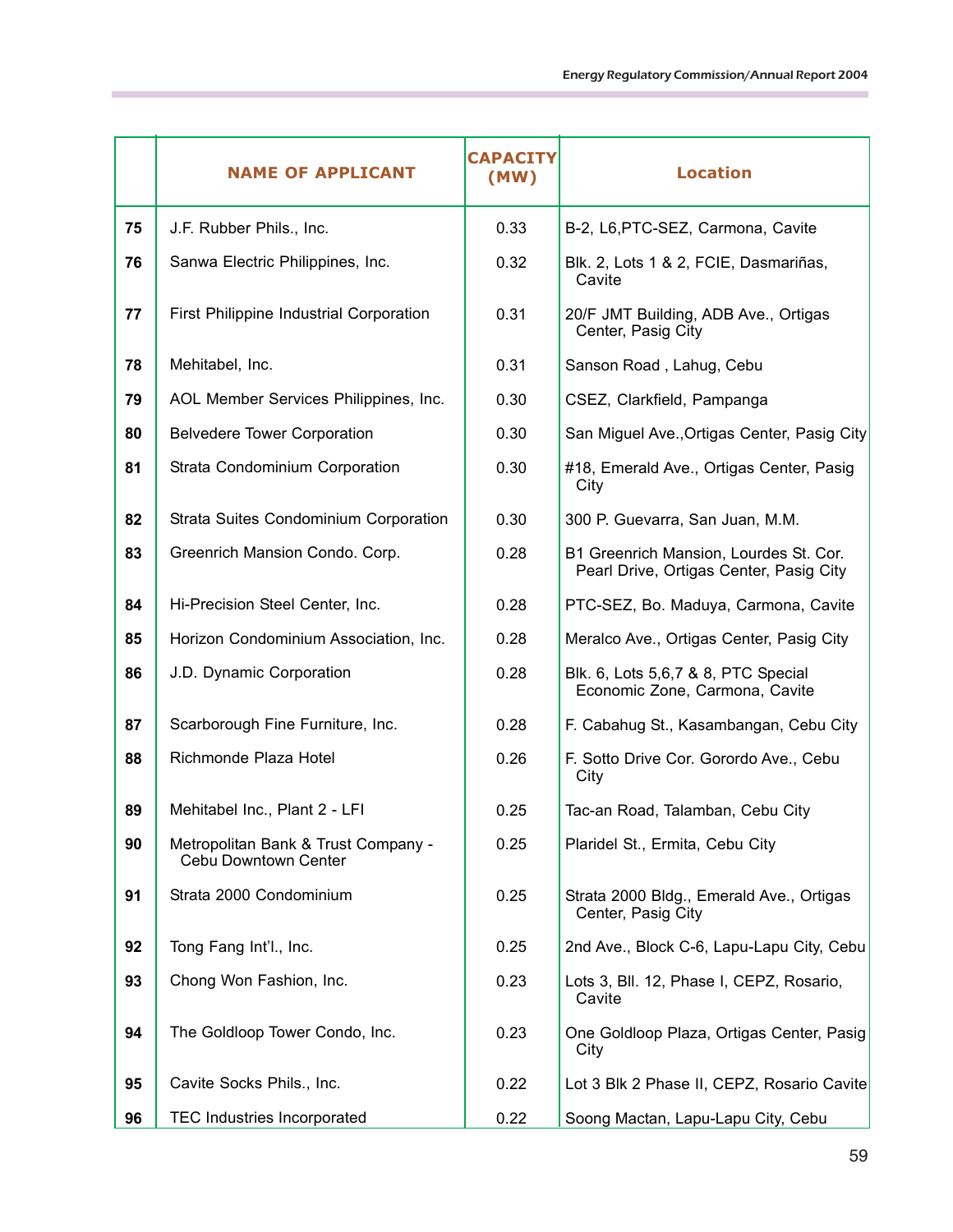|     | <b>NAME OF APPLICANT</b>                                    | <b>CAPACITY</b><br>(MW) | <b>Location</b>                                                               |
|-----|-------------------------------------------------------------|-------------------------|-------------------------------------------------------------------------------|
| 97  | Cebu Grand Hotel                                            | 0.20                    | Cebu Capitol Commercial Complex N.<br>Escario St., Brgy. Camputhaw, Cebu City |
| 98  | Everest Precision Casting, Inc.                             | 0.20                    | Panday Pira Ave. IE1, CSEZ, Clarkfield,<br>Pampanga                           |
| 99  | Fujisash Philippines, Inc.                                  | 0.20                    | B7, L10-13, Phase 2, FCIE, Langkaan,<br>Dasmariñas, Cavite                    |
| 100 | Mactan Chowa Elecwire, Inc.                                 | 0.20                    | MEZ I, Lapu-Lapu City, Cebu                                                   |
| 101 | Metropolitan Bank & Trust Company -<br>Fuente Osmena Center | 0.20                    | Metrobank Plaza, Osmeña Blvd., Cebu<br>City                                   |
| 102 | Sanritsu Great International Corp.<br>(Cavite)              | 0.20                    | Lot 6 B 14, Phase 3, Cavite Economic<br>Zone, Carmona, Cavite                 |
| 103 | Asaba Manufacturing Phils., Inc.                            | 0.18                    | L9, B15, P3 CEZ, Rosario, Cavite                                              |
| 104 | Centerpoint Condominium Association,<br>Inc.                | 0.18                    | Garnet Rd. Cor. J. Vargas, Ortigas Center,<br>Pasig City                      |
| 105 | Feeder Apparel Corporation - CPRD                           | 0.18                    | MEPZ I, Lapu-Lapu City, Cebu                                                  |
| 106 | <b>Tokyo Steel Philippines Corporation</b>                  | 0.18                    | 3rd Ave., Cor 5th Street, MEPZ I, Lapu-<br>Lapu City, Cebu                    |
| 107 | Men Seng Restaurant / Hotel                                 | 0.17                    | Magallanes-Anda St., Davao City, Davao<br>del Sur                             |
| 108 | Residencia 8888 Condominium<br>Corporation                  | 0.16                    | Pearl Drive, Ortigas Center, Pasig City                                       |
| 109 | Ivoclar Vivident., Inc.                                     | 0.15                    | Main Ave. Cor. Ampere St., LISP I,<br>Cabuyao, Laguna                         |
| 110 | Karina Office Bldg. Condominium<br>Corporation              | 0.15                    | #33 Shaw Blvd., Brgy San Antonio, Pasig<br>City                               |
| 111 | Pacific Rare Specialty Metals &<br>Chemicals, Inc.          | 0.15                    | Lot 6, Block 1, Phase II, Cavite Economic<br>Zone, Rosario, Cavite            |
| 112 | Wartsila Philippines, Inc.                                  | 0.14                    | #6 Diode St., LISP 1, Cabuyao, Laguna                                         |
| 113 | Armstrong Realty Investments, Inc.                          | 0.13                    | #358 G. Araneta Ave., Quezon City                                             |
| 114 | Consolidated Adhesives, Inc.                                | 0.13                    | Blk. 7, Lot 8 & 9 PTC., Madiya, Carmona<br>Cavite                             |
| 115 | Parc Chateau Condo                                          | 0.13                    | # 5 Onyx St., Ortigas Center, Pasig City                                      |
| 116 | Philippine Bobbin Corporation                               | 0.13                    | Phase II, PEZA, Rosario, Cavite                                               |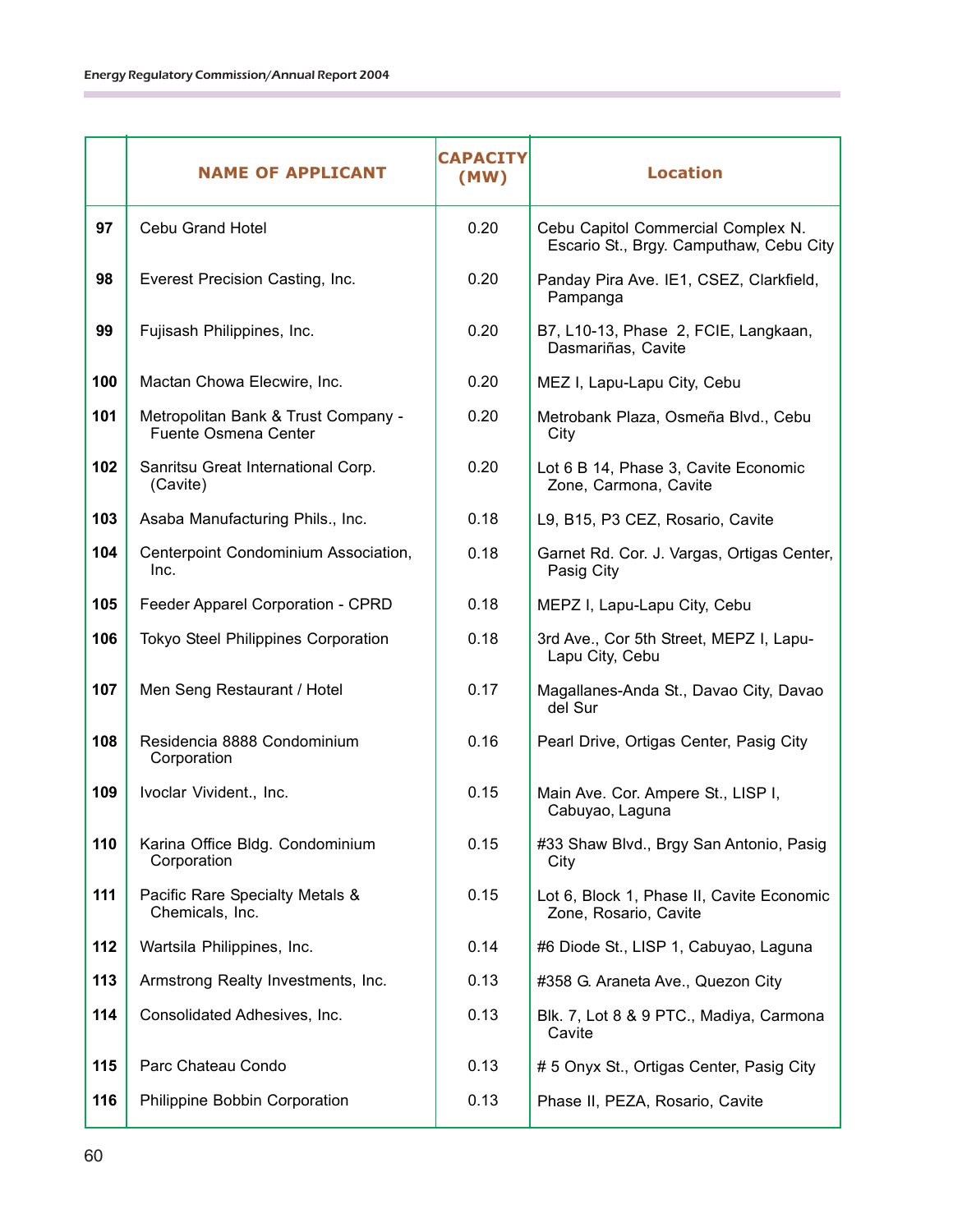|     | <b>NAME OF APPLICANT</b>                                   | <b>CAPACITY</b><br>(MW) | <b>Location</b>                                                         |
|-----|------------------------------------------------------------|-------------------------|-------------------------------------------------------------------------|
| 117 | Philippine Precision Technology, Inc.                      | 0.12                    | 108 Accuracy Drive, CIP-SEPZ,<br>Canlubang, Calamba City, Laguna        |
| 118 | Cebu Daito Corporation                                     | 0.10                    | SFB I, MEZ I, Lapu-Lapu City, Cebu                                      |
| 119 | Intex Interiors Corporation                                | 0.10                    | People's Technology Complex, Special<br>Economic Zone, Carmona, Cavite  |
| 120 | Japan Circuit Technology Corporation                       | 0.10                    | Phase 4, Lots 7 & 9, Block 22, PEZA,<br>Rosario Cavite                  |
| 121 | Knights of Columbus Fraternal<br>Association of the Phils. | 0.10                    | Fr. Willman Center, Gen. Luna cor. Sta.<br>Potencia, Intramuros, Manila |
| 122 | Metropolitan Bank & Trust Company -<br><b>Colon Center</b> | 0.10                    | Pelaez St., Cebu City                                                   |
| 123 | Metropolitan Bank & Trust Company -<br>Mandaue Branch      | 0.10                    | National Road, Hiway Mandaue City, Cebu                                 |
| 124 | New Polytex International Corporation                      | 0.10                    | People's Technology Complex, Special<br>Economic Zone, Carmona, Cavite  |
| 125 | Cebu Rolling Hills Memorial Chapel                         | 0.09                    | A.S. Fortuna St., Banilad, Mandaue City,<br>Cebu                        |
| 126 | Cedar Mansion Phase II Condominium<br>Corp.                | 0.08                    | #7 Blessed Jose Maria Escriva Drive,<br>Ortigas Center, Pasig City      |
| 127 | Jack's Ridge Resort & Restaurant Corp.                     | 0.08                    | BCG Drive, Matina Shrine Hills, Davao<br>City                           |
| 128 | Mobilia Products, Inc.                                     | 0.08                    | MEPZ I, Lapu-Lapu City, Cebu                                            |
| 129 | Suminac Philippines, Inc.                                  | 0.08                    | Block 2, Lots 5 & 6, FCIE Compound,<br>Langkaan, Dasmariñas, Cavite     |
| 130 | Tong Hsing Elec. Phils., Inc.                              | 0.08                    | Lot 15, Road 3, CIP 1, Calamba City,<br>Laguna                          |
| 131 | <b>Matluster Corporation</b>                               | 0.07                    | Lots 3 & 4, Block 6, Phase 3, MEPZ II,<br>Basak, Lapu-Lapu City, Cebu   |
| 132 | T & H Furnishing Industries, Inc.                          | 0.07                    | Lot. No. 6A - Block 7, MEPZ II, SEPZ,<br>Basak, Lapu-Lapu City, Cebu    |
| 133 | Tokiwa Optical Philippines Corporation                     | 0.07                    | 3rd Street, Block C-4, MEZ I, Lapu-Lapu<br>City, Cebu                   |
| 134 | Philippine lino Corporation                                | 0.06                    | Dinagyang St., Basak, Lapu-Lapu City,<br>Cebu                           |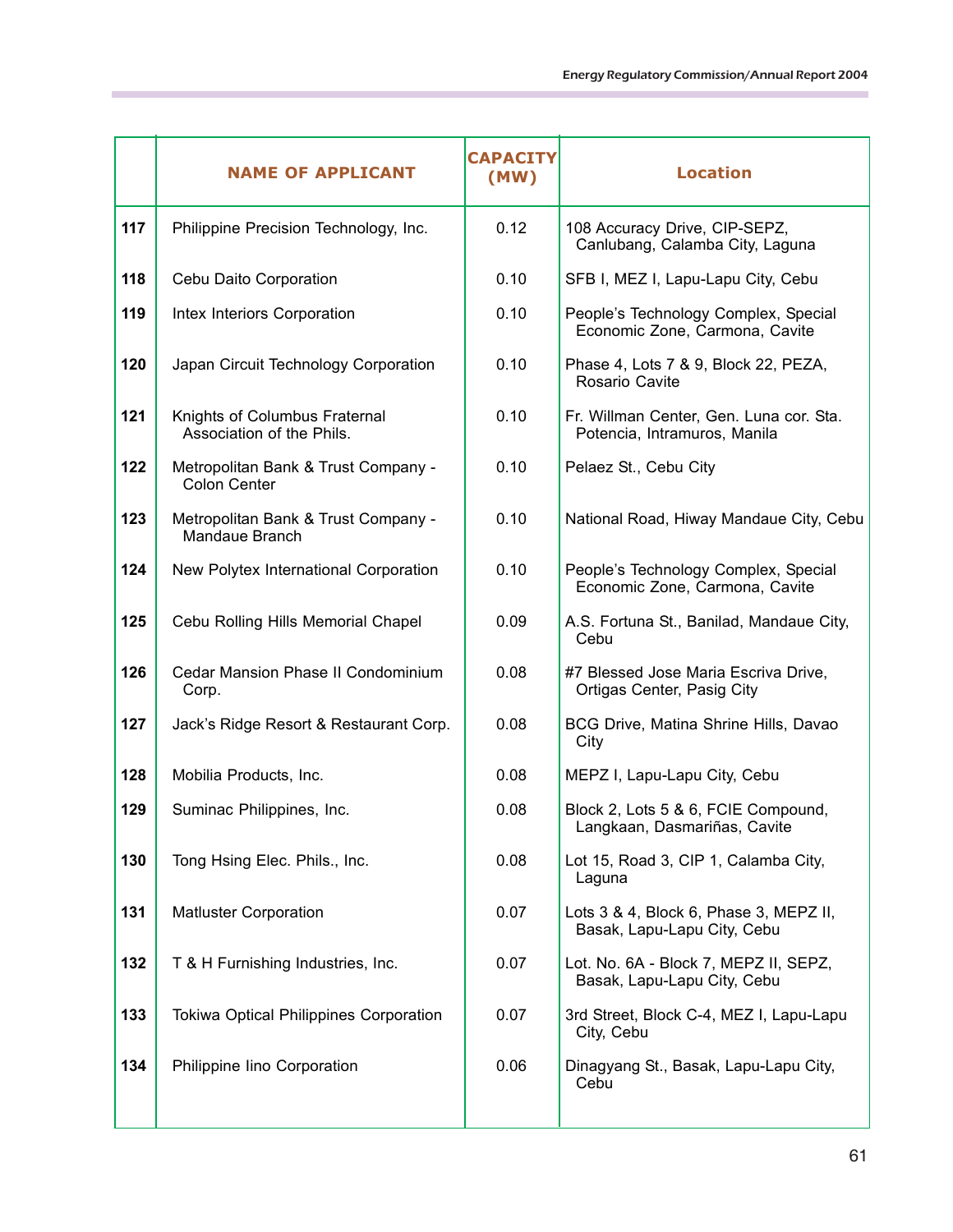|     | <b>NAME OF APPLICANT</b>                                      | <b>CAPACITY</b><br>(MW) | <b>Location</b>                                                 |
|-----|---------------------------------------------------------------|-------------------------|-----------------------------------------------------------------|
| 135 | San Bruno Lumber, Inc.                                        | 0.06                    | S.B. Cabahug St., Mandaue City, Cebu                            |
| 136 | Blaze Manufacturing Corp.                                     | 0.05                    | Lot 1, Blk. 4, Phase II, MEZ II, Basak,<br>Lapu-Lapu City, Cebu |
| 137 | Metropolitan Bank & Trust Company -<br>A.C. Cortes Branch     | 0.05                    | A.C. Cortes Ave., Mandaue City, Cebu                            |
| 138 | Metropolitan Bank & Trust Company -<br><b>Banilad Branch</b>  | 0.05                    | Talamban Road, Banilad, Cebu City                               |
| 139 | Metropolitan Bank & Trust Company -<br>Capitol Branch         | 0.05                    | Escario St., Capitol Site, Cebu City                            |
| 140 | Metropolitan Bank & Trust Company -<br>Lahug Branch           | 0.05                    | Arch. Reyes Ave., Lahug, Cebu City                              |
| 141 | Metropolitan Bank & Trust Company -<br>Lapu-Lapu Branch       | 0.05                    | Pusok, Lapu-Lapu City, Cebu                                     |
| 142 | Metropolitan Bank & Trust Company -<br>Leon Kilat Branch      | 0.05                    | Sangciangko St., Cebu City                                      |
| 143 | Metropolitan Bank & Trust Company -<br>Magallanes Branch      | 0.05                    | Magallanes, Brgy. Ermita St., Cebu City                         |
| 144 | Metropolitan Bank & Trust Company -<br>Mambaling Branch       | 0.05                    | F. Llamas St., Mambaling Cebu City                              |
| 145 | Metropolitan Bank & Trust Company -<br>Mango Ave. Branch      | 0.05                    | Gen. Maxilom Ave., Cebu City                                    |
| 146 | Metropolitan Bank & Trust Company -<br>North Road Branch      | 0.05                    | Basak, Manadaue City, Cebu                                      |
| 147 | Metropolitan Bank & Trust Company -<br>Plaza Independencia    | 0.05                    | M.J. Cuenco Ave., Cebu City                                     |
| 148 | Metropolitan Bank & Trust Company -<br>Ramos Branch           | 0.05                    | F. Ramos Cor. Junquera St., Cebu City                           |
| 149 | Metropolitan Bank & Trust Company -<br>Subangdaku Branch      | 0.05                    | North National Highway, Tipolo, Mandaue<br>City, Cebu           |
| 150 | Metropolitan Bank & Trust Company -<br><b>Tabaon Branch</b>   | 0.05                    | B. Aranas St., San Nicolas, Cebu City                           |
| 151 | Metropolitan Bank & Trust Company -<br><b>Tabunok Branch</b>  | 0.05                    | Tabunok, Talisay City, Cebu                                     |
| 152 | Metropolitan Bank & Trust Company -<br><b>Talamban Branch</b> | 0.05                    | Pit-Os Talamban, Cebu City                                      |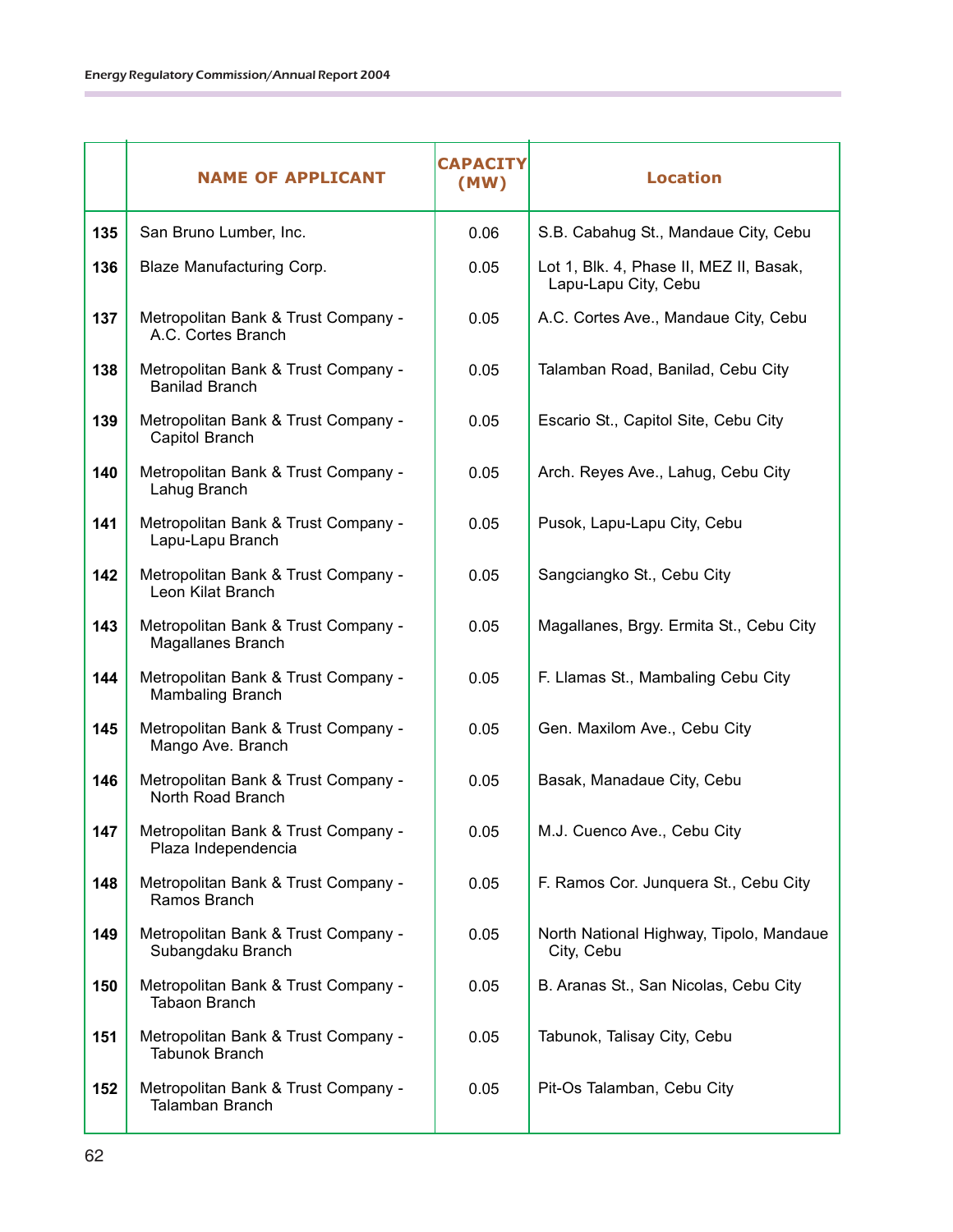|     | <b>NAME OF APPLICANT</b>                                         | <b>CAPACITY</b><br>(MW) | <b>Location</b>                                                                   |
|-----|------------------------------------------------------------------|-------------------------|-----------------------------------------------------------------------------------|
| 153 | S-IK Color Phils., Inc.                                          | 0.05                    | Lot 3, Block 6, Hologram St., Light Industry<br>& Science Park I, Cabuyao, Laguna |
| 154 | Suson Lumber, Inc.                                               | 0.05                    | S.B. Cabahug St., Mandaue City, Cebu                                              |
| 155 | The Pearl Plaza, Inc.                                            | 0.05                    | Pearl Drive, Cor. Lourdes St., Ortigas<br>Center, Pasig city                      |
| 156 | Washin Philippines Corporation                                   | 0.05                    | B4, L-11A, FCIE, Bo. Langkaan,<br>Dasmariñas, Cavite                              |
| 157 | Bank of the Philippine Islands                                   | 0.04                    | OAC Bldg., San Miguel Ave., Ortigas<br>Center, Pasig City                         |
| 158 | KYOCERA KINSEKI Philippines, Inc.                                | 0.04                    | New Cebu Township One Ecozone, Brgy.<br>Cantao-an, Naga, Cebu                     |
| 159 | Maneja Water Refilling Station                                   | 0.04                    | M. Tanyag Ave. Cor. Osmeña, Z Signal<br>Village, Taguig, Metro Manila             |
| 160 | Metropolitan Bank & Trust Company -<br>San Miguel Branch         | 0.04                    | National Road, Hi-way Mandaue City, Cebu                                          |
| 161 | Metropolitan Bank & Trust Company -<br>A.S. Fortuna Branch       | 0.04                    | A.S. Fortuna St., Bakilid, Mandaue City,<br>Cebu                                  |
| 162 | Metropolitan Bank & Trust Company -<br>Bogo Branch               | 0.04                    | P. Rodriguez Street, Bogo, Cebu                                                   |
| 163 | Metropolitan Bank & Trust Company -<br>Boromeo Branch            | 0.04                    | Cor. P. Lopez & Borromeo St., Cebu City                                           |
| 164 | Metropolitan Bank & Trust Company -<br><b>Cebu Business Park</b> | 0.04                    | Cor. Mindanao & Cardinal Rosales Ave.,<br>Cebu Business Park, Cebu City           |
| 165 | Metropolitan Bank & Trust Company -<br>Gorordo Branch            | 0.04                    | Gorordo Ave., Lahug, Cebu City                                                    |
| 166 | Metropolitan Bank & Trust Company -<br>Guadalupe Branch          | 0.04                    | M. Velez St., Guadalupe, Cebu City                                                |
| 167 | Metropolitan Bank & Trust Company -<br>Mabolo Branch             | 0.04                    | M.J. Cuenco Ave., Cebu City                                                       |
| 168 | Metropolitan Bank & Trust Company -<br>Manalili Branch           | 0.04                    | Cor. Manalili & Jakosalem Sts., Cebu City                                         |
| 169 | Metropolitan Bank & Trust Company -<br>Minglanilla Branch        | 0.04                    | Poblacion, Minglanilla, Cebu                                                      |
| 170 | Metropolitan Bank & Trust Company -<br>Opon Branch               | 0.04                    | Lapu-Lapu City, Cebu                                                              |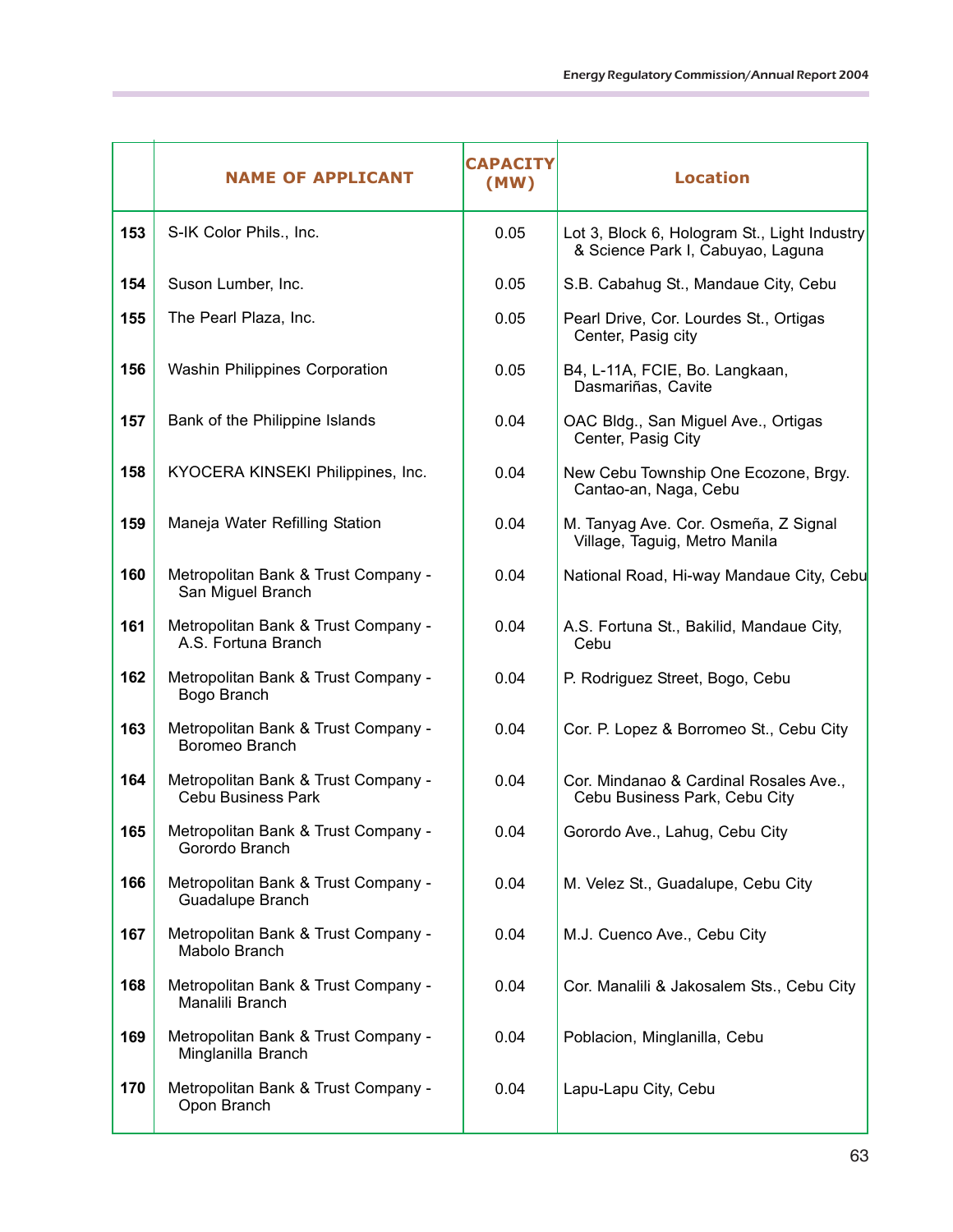|     | <b>NAME OF APPLICANT</b>                                         | <b>CAPACITY</b><br>(MW) | <b>Location</b>                                                                         |
|-----|------------------------------------------------------------------|-------------------------|-----------------------------------------------------------------------------------------|
| 171 | Metropolitan Bank & Trust Company -<br>Salinas Branch            | 0.04                    | Salinas Drive, Lahug, Cebu City                                                         |
| 172 | Metropolitan Bank & Trust Company -<br>Uptown Branch             | 0.04                    | Cor. Gen. Maxilom Ave., & Raos St., Cebu<br>City                                        |
| 173 | 8137 Plaza                                                       | 0.03                    | 8137 Plaza, #4 Jose Maria Escriva Drive,<br>Ortigas Center, Pasig City                  |
| 174 | Metropolitan Bank & Trust Company -<br><b>Consolacion Branch</b> | 0.01                    | V & G Road, Brgy. Cansaga, Consolacion,<br>Cebu                                         |
| 175 | Metropolitan Bank & Trust Company -<br><b>MEPZ II Branch</b>     | 0.01                    | Dr. # 2, Donalen Bldg., Lapu-lapu City,<br>Cebu                                         |
| 176 | Philippine Advanced Processing<br>Technology, Inc. (PAPTI)       | 0.01                    | Block 15, Lot 13, Phase 3, Cavite Export<br>Processing Zone, (CEPZ), Rosario,<br>Cavite |
| 177 | KOHWA Phils., Inc.                                               | 0.004                   | #6 Mountain Drive, LISP 2, Brgy. Real,<br>Calamba, Laguna                               |

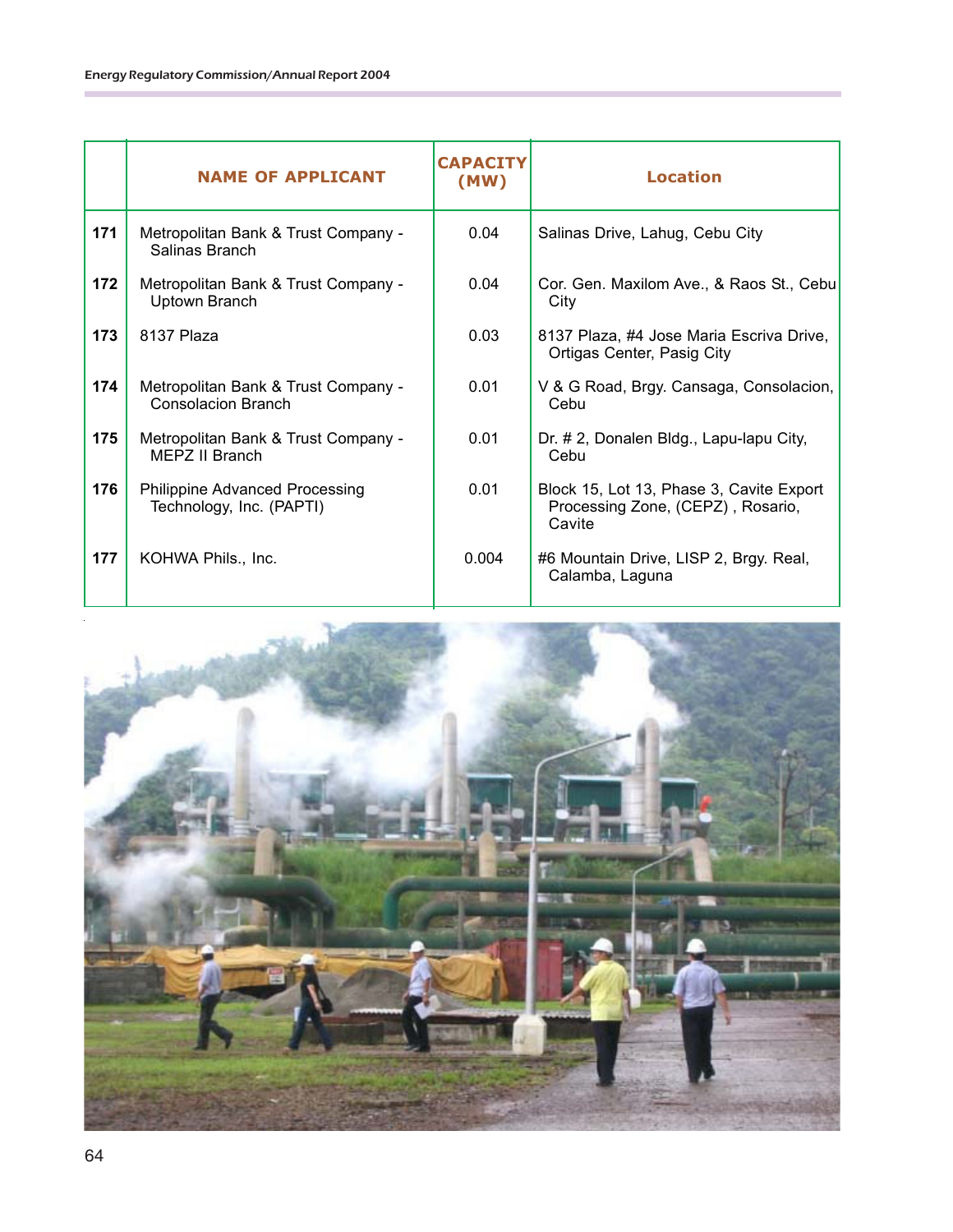#### **TIME OF USE RATES SCHEDULE LUZON GRID** in P/kWh

|                   |                               | (January-June)                | (July-December)             |                             |  |
|-------------------|-------------------------------|-------------------------------|-----------------------------|-----------------------------|--|
| <b>PERIOD</b>     | <b>MON-SAT</b><br>$(Jan-Jun)$ | <b>SUN/HOL</b><br>$(Jan-Jun)$ | <b>MON-SAT</b><br>(Jul-Dec) | <b>SUN/HOL</b><br>(Jul-Dec) |  |
| 1:00 AM           | 1.8294                        | 1.9851                        | 1.8294                      | 1.8294                      |  |
| 2:00 AM           | 1.8294                        | 1.8294                        | 1.8294                      | 1.8294                      |  |
| 3:00 AM           | 1.8294                        | 1.8294                        | 1.8294                      | 1.8294                      |  |
| 4:00 AM           | 1.8294                        | 1.8294                        | 1.8294                      | 1.5554                      |  |
| 5:00 AM           | 1.8294                        | 1.8294                        | 1.8294                      | 1.5554                      |  |
| 6:00 AM           | 1.8294                        | 1.8294                        | 1.8294                      | 1.5554                      |  |
| 7:00 AM           | 1.8294                        | 1.8294                        | 1.8294                      | 1.5554                      |  |
| 8:00 AM           | 2.1055                        | 1.8294                        | 1.9851                      | 1.8294                      |  |
| 9:00 AM<br>5.1832 |                               | 1.8294                        | 2.1055                      | 1.8294                      |  |
| 10:00 AM          | 5.9145<br>1.9851<br>5.3685    |                               | 1.9851                      |                             |  |
| 11:00 AM          | 5.9145                        | 1.9851                        | 5.9145                      | 1.9851                      |  |
| 12:00 PM          | 5.9145                        | 1.9851                        | 5.3685<br>5.3685            | 1.9851                      |  |
| 1:00 PM           | 5.9145                        | 1.9851                        |                             | 1.9851                      |  |
| 2:00 PM           | 5.9145                        | 1.9851                        | 5.9145                      | 1.9851                      |  |
| 3:00 PM           | 5.9145                        | 1.9851                        | 5.3685                      | 1.9851                      |  |
| 4:00 PM           | 5.9145                        | 1.9851                        | 5.1832                      | 1.9851                      |  |
| 5:00 PM           | 5.3865                        | 1.9851                        | 4.9579                      | 1.9851                      |  |
| 6:00 PM           | 5.3865                        | 1.9851                        | 5.3685                      | 2.1055                      |  |
| 7:00 PM           | 5.9145                        | 5.1832                        | 5.9145                      | 4.9579                      |  |
| 8:00 PM           | 5.9145                        | 5.1832                        | 5.3685                      | 4.9579                      |  |
| 9:00 PM           | 5.3865                        | 2.7242                        | 5.1832                      | 2.1055                      |  |
| 10:00 PM          | 2.7242                        | 2.1055                        | 2.1055                      | 1.9851                      |  |
| 11:00 PM          | 2.1055                        | 1.9851                        | 1.9851                      | 1.8294                      |  |
| 12:00 PM          | 1.9851                        | 1.8294                        | 1.8294                      | 1.8294                      |  |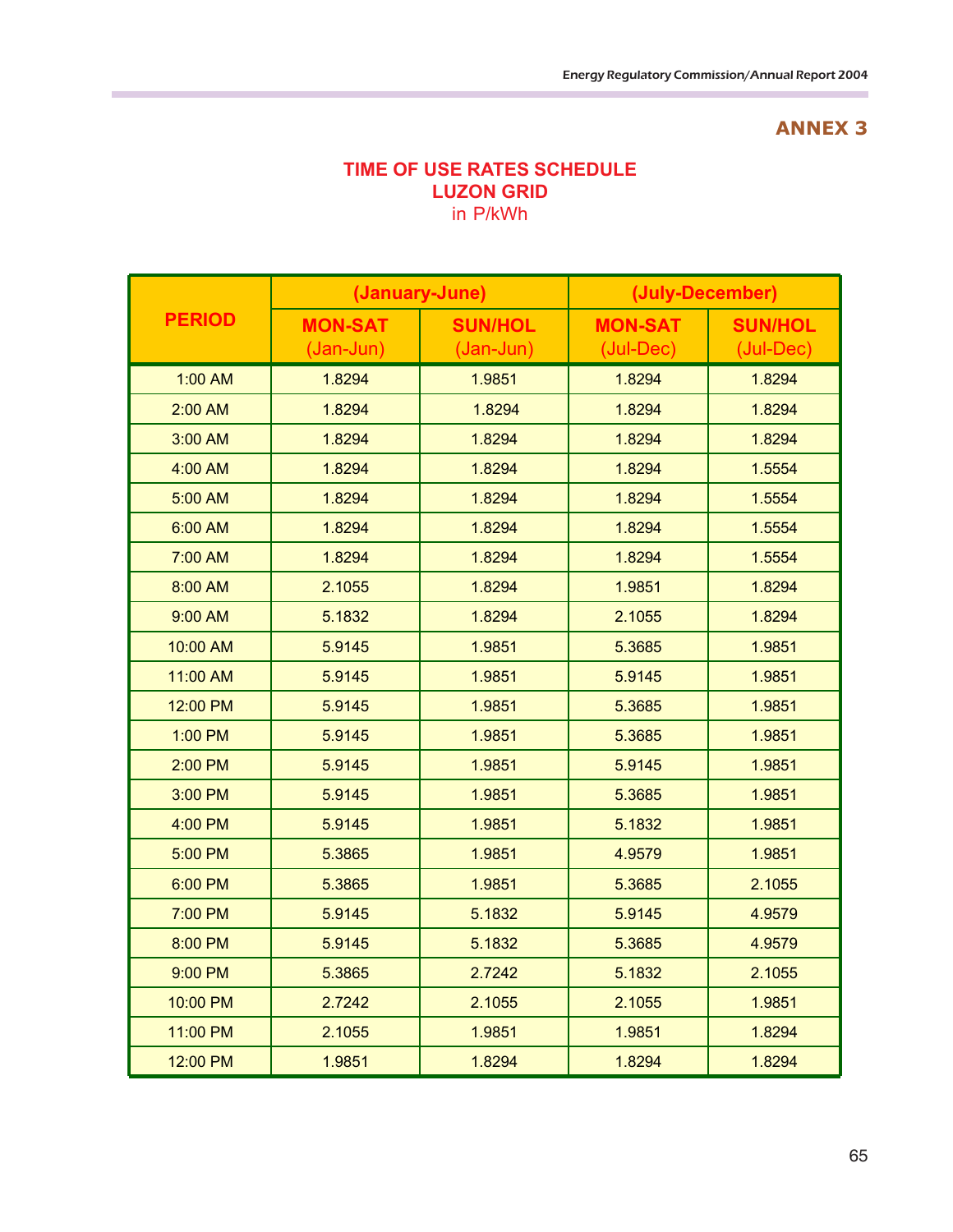#### **TIME OF USE RATES SCHEDULE VISAYAS GRID** in P/kWh

|               | (January-December)          |                             |  |  |
|---------------|-----------------------------|-----------------------------|--|--|
| <b>PERIOD</b> | <b>MON-SAT</b><br>(Jan-Dec) | <b>SUN/HOL</b><br>(Jan-Dec) |  |  |
| 1:00 AM       | 1.8703                      | 1.8703                      |  |  |
| 2:00 AM       | 1.4520                      | 1.4520                      |  |  |
| 3:00 AM       | 1.4520                      | 1.4520                      |  |  |
| 4:00 AM       | 1.4520                      | 1.4520                      |  |  |
| 5:00 AM       | 1.4520                      | 1.4520                      |  |  |
| 6:00 AM       | 1.4520                      | 1.4520                      |  |  |
| 7:00 AM       | 1.4520                      | 1.4520                      |  |  |
| 8:00 AM       | 2.2049                      | 1.4520                      |  |  |
| 9:00 AM       | 2.7115                      | 1.4520                      |  |  |
| 10:00 AM      | 2.9392                      | 1.8703                      |  |  |
| 11:00 AM      | 2.9392                      | 2.2049                      |  |  |
| 12:00 PM      | 2.9392                      | 2.2049                      |  |  |
| 1:00 PM       | 2.9392                      | 2.2049                      |  |  |
| 2:00 PM       | 2.9392                      | 1.9851                      |  |  |
| 3:00 PM       | 2.9392                      | 2.2049                      |  |  |
| 4:00 PM       | 2.9392                      | 2.2049                      |  |  |
| 5:00 PM       | 2.8351                      | 2.2049                      |  |  |
| 6:00 PM       | 5.9296                      | 2.9392                      |  |  |
| 7:00 PM       | 5.9296                      | 5.9296                      |  |  |
| 8:00 PM       | 5.9296                      | 5.9296                      |  |  |
| 9:00 PM       | 5.9296                      | 2.9392                      |  |  |
| 10:00 PM      | 2.9392                      | 2.8351                      |  |  |
| 11:00 PM      | 2.3285                      | 2.3285                      |  |  |
| 12:00 AM      | 2.2049                      | 1.8703                      |  |  |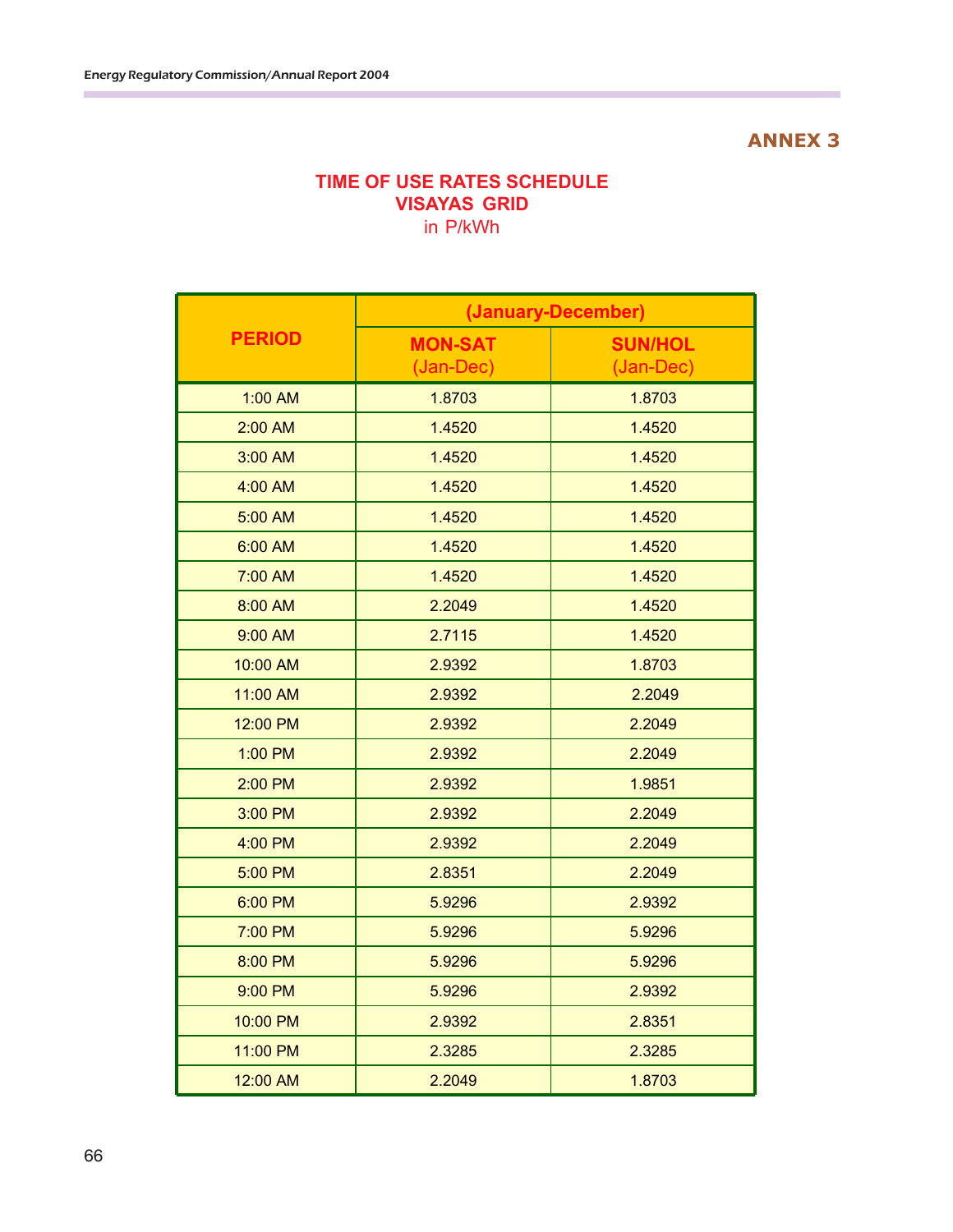#### **TIME OF USE RATES SCHEDULE MINDANAO GRID** in P/kWh

|               | (January-June)                |                                                            | (July-December) |                             |  |
|---------------|-------------------------------|------------------------------------------------------------|-----------------|-----------------------------|--|
| <b>PERIOD</b> | <b>MON-SAT</b><br>$(Jan-Jun)$ | <b>SUN/HOL</b><br><b>MON-SAT</b><br>(Jan-Jun)<br>(Jul-Dec) |                 | <b>SUN/HOL</b><br>(Jul-Dec) |  |
| 1:00 AM       | 2.1031                        | 2.1031                                                     | 1.2953          | 1.2953                      |  |
| 2:00 AM       | 1.9736                        | 2.1031                                                     | 1.2953          | 1.2953                      |  |
| 3:00 AM       | 1.9736                        | 1.9736                                                     | 1.2953          | 1.2953                      |  |
| 4:00 AM       | 1.9736                        | 1.9736                                                     | 1.2953          | 1.2953                      |  |
| 5:00 AM       | 2.1031                        | 1.9736                                                     | 1.2953          | 1.2953                      |  |
| 6:00 AM       | 1.9736                        | 1.9736                                                     | 1.2953          | 1.2953                      |  |
| 7:00 AM       | 1.9736                        | 1.9736                                                     | 1.2953          | 1.2953                      |  |
| 8:00 AM       | 2.1031                        | 1.9736                                                     | 1.2953          | 1.2953                      |  |
| $9:00$ AM     | 2.1968                        | 1.9736                                                     | 2.1031          | 1.2953                      |  |
| 10:00 AM      | 2.2143                        | 2.1031                                                     | 2.1968          | 1.2953                      |  |
| 11:00 AM      | 2.2143                        | 2.1031                                                     | 2.1968          | 1.9736                      |  |
| 12:00 PM      | 2.2143                        | 2.1031                                                     | 2.1968          | 1.9736                      |  |
| 1:00 PM       | 2.2143                        | 2.1031                                                     | 2.1968          | 1.9736                      |  |
| 2:00 PM       | 2.2143                        | 2.1968                                                     | 2.1968          | 1.9736                      |  |
| 3:00 PM       | 2.2143                        | 2.1031                                                     | 2.1968          | 1.9736                      |  |
| 4:00 PM       | 2.2143                        | 2.1031                                                     | 2.1968          | 1.9736                      |  |
| 5:00 PM       | 2.2143                        | 2.1031                                                     | 2.1968          | 2.1031                      |  |
| 6:00 PM       | 2.5368                        | 2.2143                                                     | 2.5368          | 2.5368                      |  |
| 7:00 PM       | 2.5368                        | 2.5368                                                     | 2.5368          | 2.5368                      |  |
| 8:00 PM       | 2.5368                        | 2.5368                                                     | 2.5368          | 2.5368                      |  |
| 9:00 PM       | 2.5368                        | 2.5368                                                     | 2.2143          | 2.2143                      |  |
| 10:00 PM      | 2.2143                        | 2.1968                                                     | 2.1968          | 2.1031                      |  |
| 11:00 PM      | 2.1968                        | 2.1031                                                     | 2.1031          | 1.9736                      |  |
| 12:00 AM      | 2.1031                        | 2.1031                                                     | 1.2953          | 1.2953                      |  |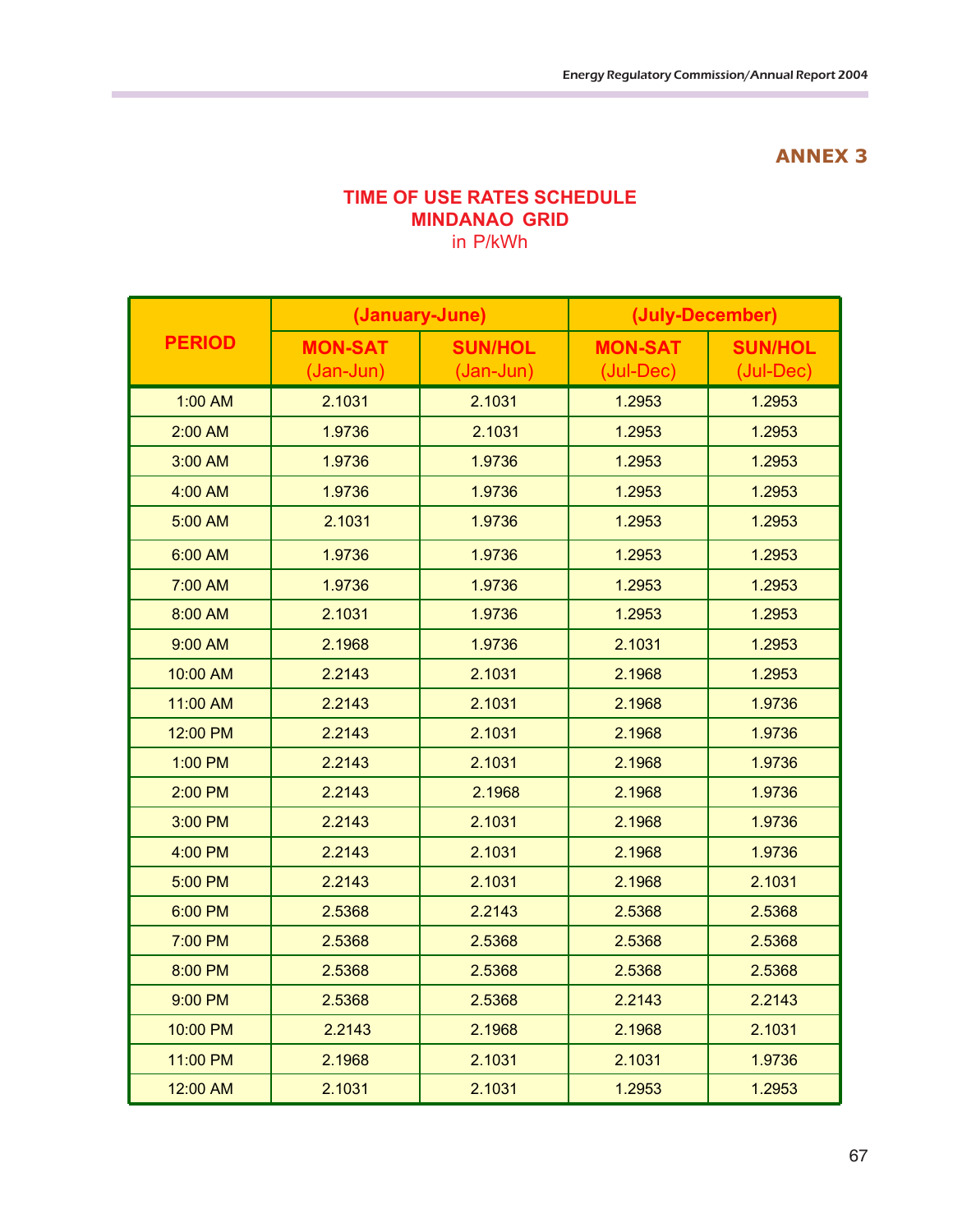#### **SUMMARY OF UNBUNDLING DECISIONS**

#### **I. NPC-SPUG**

| <b>Name of</b><br><b>Generation</b><br><b>Company</b> |          | <b>Areas Covered</b>                                                   | <b>Date of Issuance</b><br>of Decision | <b>Overall Average</b><br><b>Tariff Adjustment</b><br>(OATA)                          |
|-------------------------------------------------------|----------|------------------------------------------------------------------------|----------------------------------------|---------------------------------------------------------------------------------------|
|                                                       | NPC-SPUG | Luzon - Palawan, Mindoro and<br>other Islands, Visayas and<br>Mindanao | December 20, 2003                      | P3.7064/kWh for<br>Luzon, P5.6404/<br>kWh for Visayas,<br>P4.8024/kWh for<br>Mindanao |

#### **II. PRIVATE UTILITIES**

| <b>Name of</b><br><b>Private Utility</b> |                         | <b>Areas Covered</b>                                                                                                                                                                        | <b>Date of Issuance</b><br>of Decision | <b>Overall Average</b><br><b>Tariff Adjustment</b><br>(OATA) |
|------------------------------------------|-------------------------|---------------------------------------------------------------------------------------------------------------------------------------------------------------------------------------------|----------------------------------------|--------------------------------------------------------------|
| 2                                        | <b>IEEC</b>             | Ibaan Municipality, Brgy. Salaban,<br>San Jose Municipality, Brgy.<br>Pag-asa, Taysan Municipality,<br>Brgy. Adya, Lipa City - all in the<br>Province of Batangas                           | January 9, 2004                        | P0.0682/kWh                                                  |
| 3                                        | <b>CELCOR</b>           | Cabanatuan City, Province of<br>Cabanatuan                                                                                                                                                  | January 21, 2004                       | P0.1863/kWh                                                  |
| $\overline{4}$                           | <b>DECORP</b>           | Dagupan City, Municipalities of<br>Sta. Barbara, San Jacinto,<br>Calasiao, San Fabian,<br>Manaoag, Brgy. Bolingit, Brgy.<br>Cruz and San Carlos City - all<br>in the Province of Pangasinan | January 21, 2004                       | P0.0641/kWh                                                  |
| 5                                        | Manson's<br>Corporation | Pampanga City, Province of<br>Pampanga                                                                                                                                                      | February 11, 2004                      | P0.0344/kWh                                                  |
| 6                                        | <b>TEI</b>              | Tarlac City, Province of Tarlac                                                                                                                                                             | March 3, 2004                          | P0.0080/kWh                                                  |
| $\overline{7}$                           | <b>CEPALCO</b>          | Cagayan de Oro City, Cagayan<br>de Oro                                                                                                                                                      | May 19, 2004                           | P0.0921/kWh                                                  |
| 8                                        | <b>PECO</b>             | Iloilo City, Province of Iloilo                                                                                                                                                             | May 19, 2004                           | P(0.1017)/kWh                                                |
| 9                                        | <b>CLPC</b>             | Cebu City, Province of Cebu                                                                                                                                                                 | May 28, 2004                           | P0.1469/kWh                                                  |
| 10                                       | <b>AEC</b>              | Angeles City, Province of<br>Pampanga                                                                                                                                                       | June 23, 2004                          | P(0.0598)/kWh                                                |
|                                          |                         |                                                                                                                                                                                             |                                        |                                                              |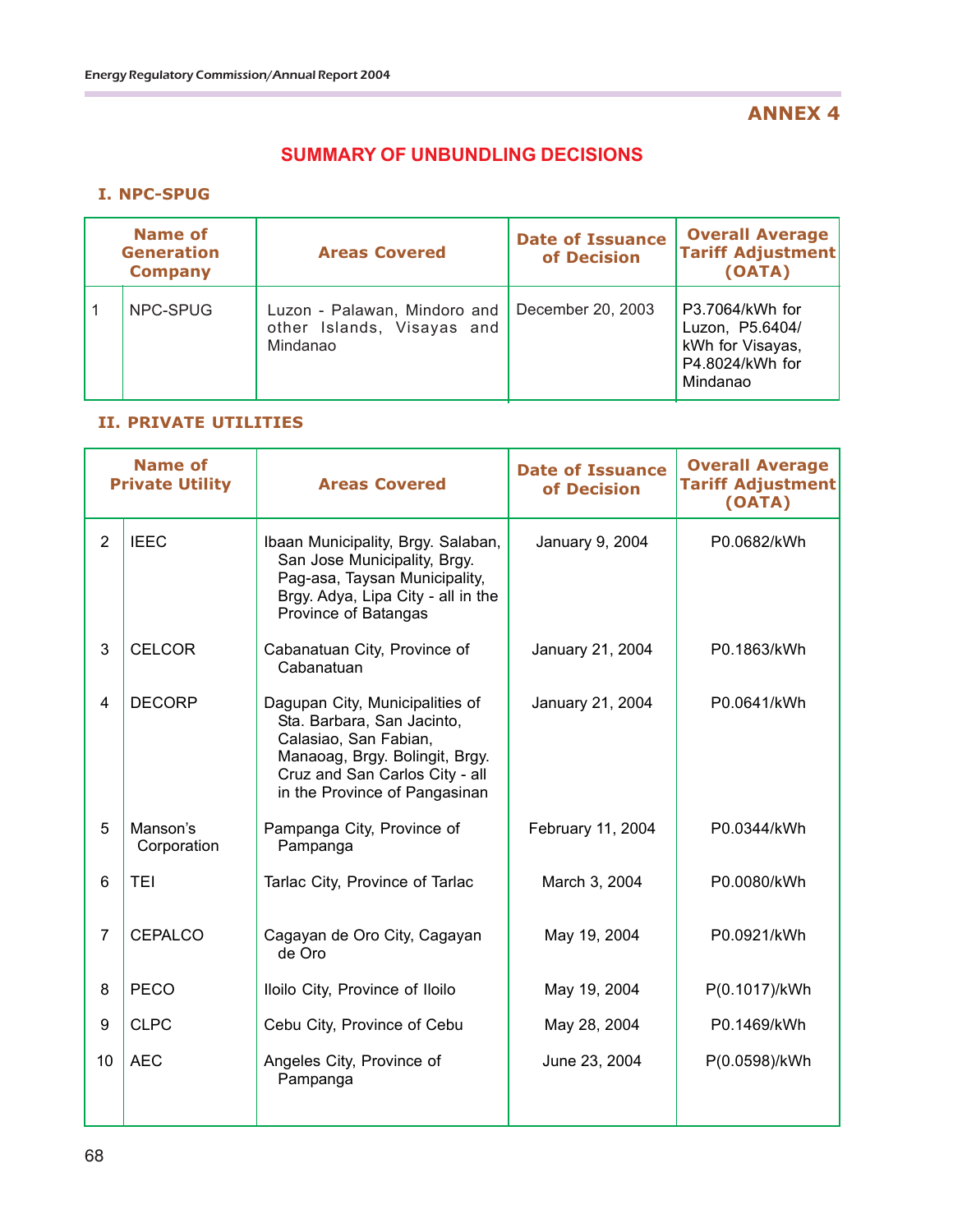#### **III. ELECTRIC COOPERATIVES**

٠

| <b>Name of</b><br><b>Private Utility</b> |                   | <b>Areas Covered</b>                                                                                                                                                                                                                                                                                              | <b>Date of Issuance</b><br>of Decision | <b>Overall Average</b><br><b>Tariff Adjustment</b><br>(OATA) |
|------------------------------------------|-------------------|-------------------------------------------------------------------------------------------------------------------------------------------------------------------------------------------------------------------------------------------------------------------------------------------------------------------|----------------------------------------|--------------------------------------------------------------|
| 11                                       | QUEZELCO I        | Agdangan, Calauag, Gumaca,<br>Padre Burgos, Quezon<br>Tagkawayan, Alabat,<br>Catanauan, Lopez, Perez, San<br>Andres, Unisan, Atimonan,<br>General Luna, Macalelon,<br>Pitogo, San Francisco, Del<br>Gallego, Buena Vista,<br>Guinayangan, Mulanay, Plaridel<br>and San Narciso - all in the<br>Province of Quezon | January 12, 2004                       | P0.2079/kWh                                                  |
| 12                                       | <b>ORMECO</b>     | Baco, Calapan, Naujan, Puerto<br>Galera, San Teodoro, Victoria,<br>Bansud, Bongabong, Gloria,<br>Mansalay, Pinamalayan, Pola,<br>Roxas, Socorro and Bulalacao                                                                                                                                                     | January 13, 2004                       | P0.1167/kWh                                                  |
| 13                                       | <b>ABRECO</b>     | Bangued, Bucay, Danglas,<br>Dolores, Lagangilang, Lagayan,<br>Langiden, La Paz, Licuan-Baay.<br>Luba, Manabo, Penarrubia,<br>Pidigan, Pilar, Sallapadan, San<br>Isudro, San Juan, San Quinting,<br>Tayum, Villaviciosa, Malibcong,<br>Tubo, Boliney, Bucloc and<br>Daguioman - all in the Province<br>of Abra     | January 14, 2004                       | P0.0935/kWh                                                  |
| 14                                       | <b>NEECO II</b>   | Allaga, Carranglan, Guimba,<br>Licab, Lupao, Muñoz, Quezon,<br>Sto. Domingo, Talavera and<br>Talugtog - all in the Province of<br>Nueva Ecija                                                                                                                                                                     | January 20, 2004                       | P0.4725/kWh                                                  |
| 15                                       | <b>LEYECO III</b> | Alangalang, Carigara, San<br>Miguel, Barugo, Jaro, Sta. Fe,<br>Capocan, Pastrana and Tunga -<br>all in the Province of Leyte                                                                                                                                                                                      | January 21, 2004                       | P0.4923/kWh                                                  |
| 16                                       | ASELCO            | Bayugan, Bunawan, Esperanza,<br>La Paz, Loreto, Rosario,<br>Properidad, San Francisco, San<br>Luis, Sta. Josefa, Sibagat,<br>Talacogan, Trento and Veruela -<br>all in the Province of Agusan<br>del Sur                                                                                                          | January 23, 2004                       | P(0.0831)/kWh                                                |
| 17                                       | <b>CEBECO III</b> | Aloguinsan, Asturias, Balamban,<br>Pinamungajan and Toledo City -<br>all in the Province of Cebu                                                                                                                                                                                                                  | January 23, 2004                       | P0.0924/kWh                                                  |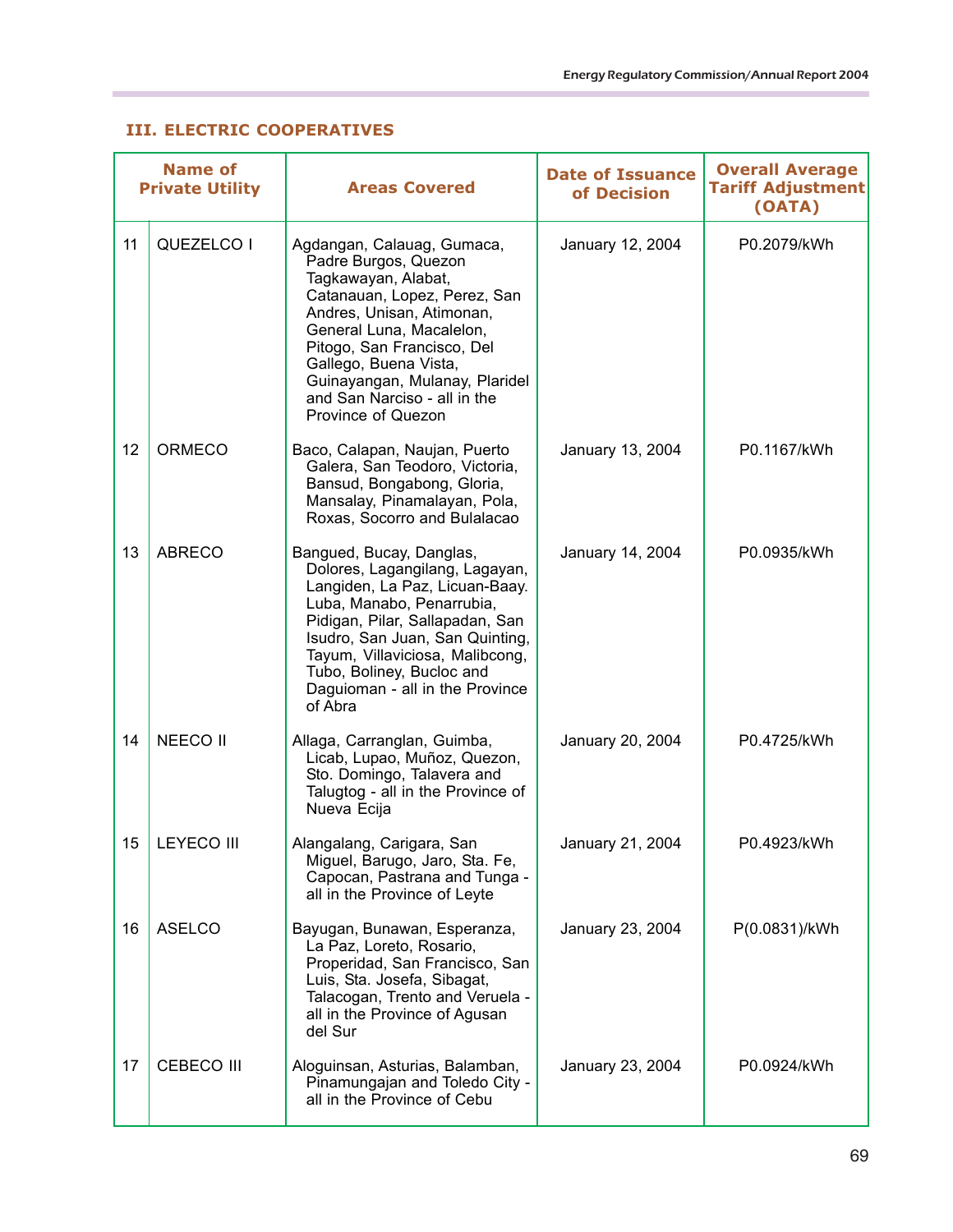| <b>Name of</b><br><b>Generation</b><br><b>Company</b> |                  | <b>Areas Covered</b>                                                                                                                                                                                                        | <b>Date of Issuance</b><br>of Decision | <b>Overall Average</b><br><b>Tariff Adjustment</b><br>(OATA) |
|-------------------------------------------------------|------------------|-----------------------------------------------------------------------------------------------------------------------------------------------------------------------------------------------------------------------------|----------------------------------------|--------------------------------------------------------------|
| 18                                                    | <b>DORECO</b>    | Banay-Banay, Digos City, Caraga,<br>Gov. Generoso, Lupon, Manay,<br>Mati, San Isidro, Tarragona,<br>Baganga, Boston and Cateel -<br>all in the Province of Davao<br>Oriental                                                | January 23, 2004                       | P0.4062/kWh                                                  |
| 19                                                    | <b>ANECO</b>     | Buenavista, Butuan City,<br>Cabadbaran, Carmen,<br>Kitcharao, Jabonga, Las<br>Nieves, Magallanes, Masipit,<br>Santiago, Tubay and R.T.<br>Romualdez - all in the Province<br>of Agusan del Norte                            | January 26, 2004                       | P0.2307/kWh                                                  |
| 20                                                    | <b>ILECO III</b> | Ajuy, Anilao, Batad, Balasan,<br>Banate, Barotac Viejo, Carles,<br>Concepcion, Estancia, Lemery,<br>San Dionisio, San Rafael and<br>Sara - all in the Province of<br><b>Iloilo</b>                                          | January 26, 2004                       | P0.1645/kWh                                                  |
| 21                                                    | MORESCO I        | Alubijid, El Salvador, Gitagum,<br>Initao, Laguindingan, Libertad,<br>Lugait, Manticao, Naawan,<br>Opol, Talakag (Bukidnon),<br>Baungon (Bukidnon) and<br>Cagayan de Oro - all in the<br>Province of Misamis Oriental       | January 26, 2004                       | P0.3424/kWh                                                  |
| 22                                                    | <b>CENPELCO</b>  | Aguilar, Alcala, Basista, Bautista,<br>Bayambang, Binmaley,<br>Bigallon, Labrador, Lingayen,<br>Malasiqui, Mangaldan,<br>Mangatarem, San Carlos City,<br>Sual and Urbiztondo - all in the<br>Province of Central Pangasinan | January 28, 2004                       | P0.0964/kWh                                                  |
| 23                                                    | <b>PALECO</b>    | Puerto Pricesa city, Aborla,<br>Brookes Point, Cuyo,<br>Magsaysay, Narra, Quezon,<br>Roxas, Taytay, El Nido, Araceli,<br>Balabac, Bataraza,<br>Cagayancillo, Rizal and San<br>Vicente - all in the Province of<br>Palawan   | January 28, 2004                       | P0.0281/kWh                                                  |
| 24                                                    | PELCO III        | Apalit, Macabebe, Masantol,<br>Minalin, San Simon and Sto.<br>Tomas - all in the Province of<br>Pampanga                                                                                                                    | January 28, 2004                       | P0.1613/kWh                                                  |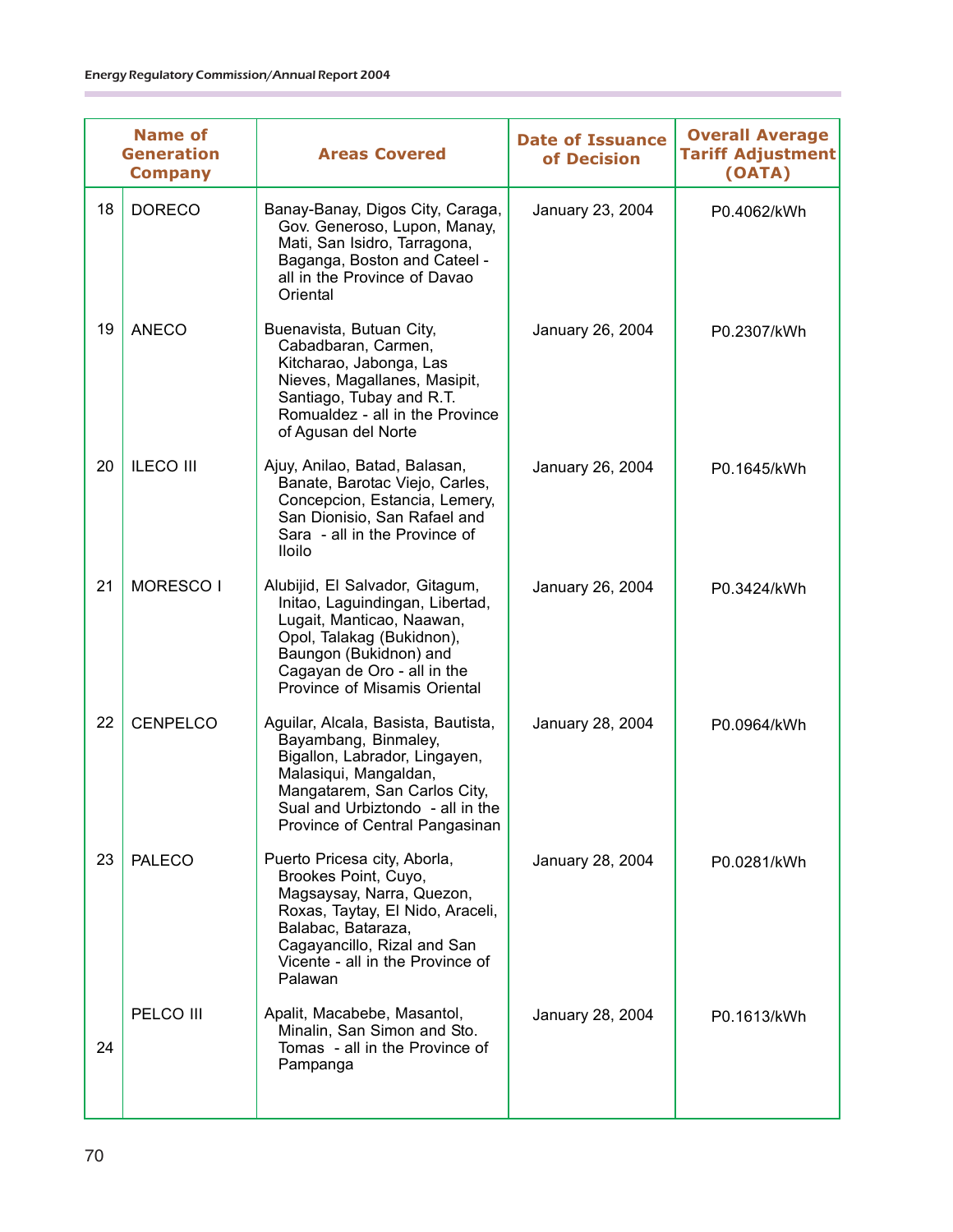| <b>Name of</b><br><b>Generation</b><br><b>Company</b> |    |                   | <b>Areas Covered</b>                                                                                                                                                                                                                                                                                  | <b>Date of Issuance</b><br>of Decision | <b>Overall Average</b><br><b>Tariff Adjustment</b><br>(OATA) |
|-------------------------------------------------------|----|-------------------|-------------------------------------------------------------------------------------------------------------------------------------------------------------------------------------------------------------------------------------------------------------------------------------------------------|----------------------------------------|--------------------------------------------------------------|
|                                                       | 25 | SOCOTECO II       | Alabel, General Santos City,<br>Glan, Kiamba, Maasin, Maitum,<br>Malapatan, Malungon,<br>Polomolok and Tupi - all in the<br>Province of South Cotabato                                                                                                                                                | February 4, 2004                       | P0.1767/kWh                                                  |
|                                                       | 26 | <b>DANECO</b>     | Asuncion, Tagum City, San<br>Mariano, Maco, Peñaplata,<br>Kapalong, Pantukan, Mawab,<br>Mabini, Babak, New Corella,<br>new Bataan, Monkayo,<br>Compostela, Kaputian,<br>Talaingod, Nabunturani and<br>Montevista - all in the Province<br>of Davao del Norte                                          | February 6, 2004                       | P0.0668/kWh                                                  |
|                                                       | 27 | <b>TARELCO II</b> | Bamban, Capas, Concepcion, La<br>Paz, Zaragoza (N.E.) and Brgy.<br>Villa, Bacolor - all in the<br>Province of Tarlac                                                                                                                                                                                  | February 4, 2004                       | P0.0185/kWh                                                  |
|                                                       | 28 | <b>ALECO</b>      | Bagacay, Malilipot, Malinao, Sto.<br>Domingo, Tabaco, Tiwi,<br>Camalig, Daraga, Legaspe City,<br>Manito, Rapu-Rapu,<br>Guinobatan, Jovellar, Libon,<br>Ligao, Oas, Pio Duran and<br>Polangui - all in the Province of<br>Quezon Albay                                                                 | February 11, 2004                      | P(0.0690)/kWh                                                |
|                                                       | 29 | <b>ESAMELCO</b>   | Taft, Guian, Arteche, Borongan,<br>Mercedes, Quinapondan,<br>Hernani, Lawaan, Salcedo,<br>Can-Avid, Maydolong,<br>Balangkayan, Maslog, Dolores,<br>San Julian Balangiga, Mac-<br>Arthur, Oras, Sulat, Jipapad,<br>Giporlos, Llorente and San<br>Policarpio - all in the Province<br>of Southern Samar | February 11, 2004                      | P0.2384/kWh                                                  |
|                                                       | 30 | BOHECO I          | Albuquerque, Anteguera,<br>Baclayon, Balilihan, Batuan,<br>Bilar, Calape, Carmen,<br>Catigbian, Claren Corella,<br>Cortes Dauis, Dimiao,<br>Inabanga, Loay, Lila, Loboc,<br>Loon, Maribojoc, Pangiao,<br>Sagbayan, San Isidro, Sevilla,<br>Sikatuna and Tubigob - all in<br>the Province of Bohol     | February 18, 2004                      | P0.0227/kWh                                                  |
|                                                       |    |                   |                                                                                                                                                                                                                                                                                                       |                                        |                                                              |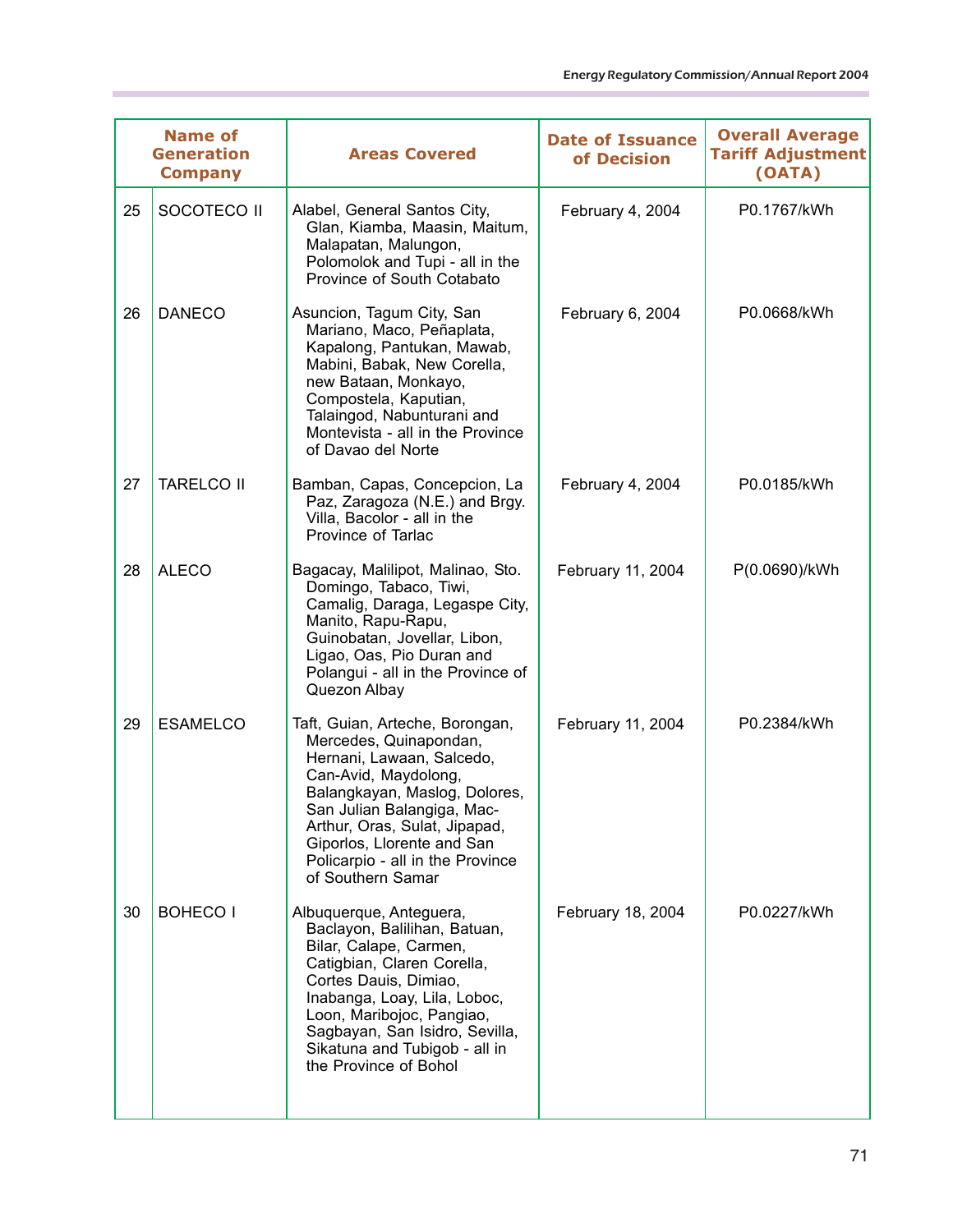| <b>Name of</b><br><b>Generation</b><br><b>Company</b> |                   | <b>Areas Covered</b>                                                                                                                                                                                                                                                                                   | <b>Date of Issuance</b><br>of Decision | <b>Overall Average</b><br><b>Tariff Adjustment</b><br>(OATA) |
|-------------------------------------------------------|-------------------|--------------------------------------------------------------------------------------------------------------------------------------------------------------------------------------------------------------------------------------------------------------------------------------------------------|----------------------------------------|--------------------------------------------------------------|
| 31                                                    | PELCO II          | Bacolor, Guagua, Lubao,<br>Mabalacat, Sta. Lucia<br>Magalang, Porac, Sasmuan,<br>Sta. rita, Sacobia, Sta. Lucia<br>and Brgy. Anon of Floridablanca<br>- all in the Province of<br>Pampanga                                                                                                             | February 18, 2004                      | P0.0095/kWh                                                  |
| 32                                                    | <b>BATELEC II</b> | Lipa City, Tanauan City, Tingloy,<br>Malvar, Balete, Mataas na<br>Kahoy, Cuenca, Alitagtag,<br>Mabini, Lobo, Taysan, Padre<br>Garcia, Rosario, Laurel, Talisay,<br>San Juan and San Jose - all in<br>the Province of Batangas                                                                          | February 24, 2004                      | P0.0342/kWh                                                  |
| 33                                                    | <b>GUIMELCO</b>   | Buenavista, Jordan, Nueva<br>Valencia, San Lorenzo and<br>Sibunag - all in the Province of<br>Guimaras Island                                                                                                                                                                                          | February 25, 2004                      | P0.2928/kWh                                                  |
| 34                                                    | <b>LEYECO V</b>   | Albuera, Calubian, Isabel,<br>Kananga, Leyte, Matag-ob,<br>Merida, Ormoc City, Palompon,<br>San Isidro, Tabango and Villaba<br>- all in the Province of Leyte                                                                                                                                          | February 27, 2004                      | P0.3218/kWh                                                  |
| 35                                                    | <b>MOELCI II</b>  | Ozamis City, Tangub City,<br>Bonifacio, Panaon, Jimenez,<br>Sinacaban, Tudela and Clarin -<br>all in the Province of Misamis<br>Occidental                                                                                                                                                             | February 27, 2004                      | P0.1017/kWh                                                  |
| 36                                                    | <b>MASELCO</b>    | Masbate City, Dimasalang,<br>Milagros, Mobo, Palanas, Uson,<br>Cataingan, Aroroy, Baleno,<br>Balud, Cawayan, Esperanza,<br>Madaon, Pio V. Corpuz and<br>Placer - all in the Province of<br>Masbate                                                                                                     | March 3, 2004                          | P0.3394/kWh                                                  |
| 37                                                    | <b>ISELCO II</b>  | Aurora, Benito Soliven, Burgos,<br>Cabagan, D. Albano<br>(Magsaysay), Gamu, Ilagan,<br>Mallig, Naguilian, Palanan,<br>Quezon, Quirino, Roxas, San<br>Miguel, San Mariano, San<br>Pablo, Sta. Maria, Sto. Tomas,<br>Tumauini, Dinapigui, Divilican<br>and Macanacon - all in the<br>Province of Isabela | March 4, 2004                          | P0.1830/kWh                                                  |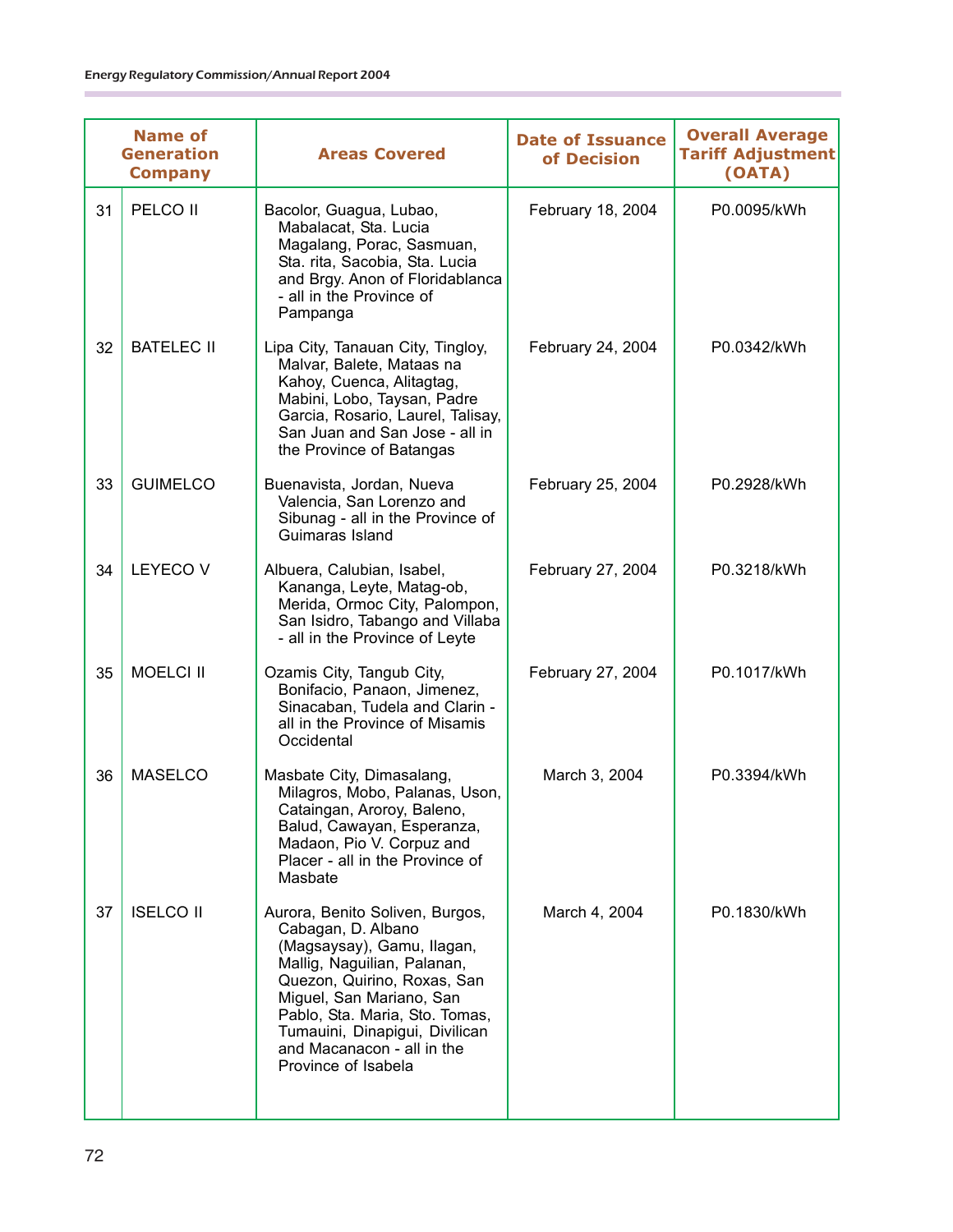|  |    | <b>Name of</b><br><b>Generation</b><br><b>Company</b> | <b>Areas Covered</b>                                                                                                                                                                                                                                                                                             | <b>Date of Issuance</b><br>of Decision | <b>Overall Average</b><br><b>Tariff Adjustment</b><br>(OATA) |
|--|----|-------------------------------------------------------|------------------------------------------------------------------------------------------------------------------------------------------------------------------------------------------------------------------------------------------------------------------------------------------------------------------|----------------------------------------|--------------------------------------------------------------|
|  | 38 | <b>MORESCO II</b>                                     | Balingasag, Balingoan,<br>Binuangan, Claveria, Gingoog<br>City, Kinogitan, Lagonglong,<br>Magsaysay, Medina, Salay,<br>Sugbongcogon, Talisayan and<br>Jasaan - all in the Province of<br>Misamis Oriental                                                                                                        | March 10, 2004                         | P0.1384/kWh                                                  |
|  | 39 | LEYECO I/<br><b>DORELCO</b>                           | Abuyog, Dulag, La Paz, Mayorga,<br>Burauen, Javier, Mac-Arthur,<br>Tabon-Tabon, Tolosa, Dagami,<br>Julita, Mahaplag Tanauan - all<br>in the Province of Leyte                                                                                                                                                    | March 12, 2004                         | P0.3980/kWh                                                  |
|  | 40 | <b>LUBELCO</b>                                        | Looc and Lubang - all in the<br>Province of Mindoro                                                                                                                                                                                                                                                              | March 29, 2004                         | P1.5600/kWh                                                  |
|  | 41 | <b>NORSAMELCO</b>                                     | Catarman, Bobon, San Jose,<br>Rosario, Lavezares, Allen, San<br>Isidro, Mondragon, San Roque,<br>Pambujan, Laoang, Palapag,<br>Mapanas, Gamay, Catubig,<br>Lapinig, Las Navas, Silvino<br>Lobos, Lope de Vega, San<br>Antonio, Capul, San Vicente,<br>Biri and Victoria all in the<br>Province of Northern Samar | May 14, 2004                           | P0.1120/kWh                                                  |
|  | 42 | <b>BASELCO</b>                                        | Isabela, Lamitan, Lantawan,<br>Maluso, Tipo-Tipo, Tuburan,<br>and Simisip - all in the Province<br>of Basilan                                                                                                                                                                                                    | May 20, 2004                           | P1.1527/kWh                                                  |
|  | 43 | <b>SAJELCO</b>                                        | San Jose City, Province of Nueva<br>Ecija                                                                                                                                                                                                                                                                        | May 21, 2004                           | P0.1771/kWh                                                  |
|  | 44 | CASELCO                                               | Mapun, Province of Tawi-Tawi                                                                                                                                                                                                                                                                                     | June 7, 2004                           | P0.1651/kWh                                                  |
|  | 45 | <b>LANECO</b>                                         | Linamon, Kauswagan, Bacolod,<br>Maigo, Kolambugan, Tubod,<br>Baroy, Lala, Salvador,<br>Kapatagan, Sapad, Sultan<br>Naga Dimaporo, Magsaysay,<br>Tangkal and Matungao - all in<br>the Province of Lanao del Norte                                                                                                 | June 23, 2004                          | P0.3808/kWh                                                  |
|  | 46 | CAPELCO                                               | Cuartero, Dao, Dumalag,<br>Dumarao, Ivisan, Jamindan,<br>Ma-ayon, Manbusao, Panay,<br>Panitan, Pilar, Roxas City,<br>Sapian, Sigma, and Tapaz - all<br>in the Province of Capiz                                                                                                                                  | June 24, 2004                          | P0.1906/kWh                                                  |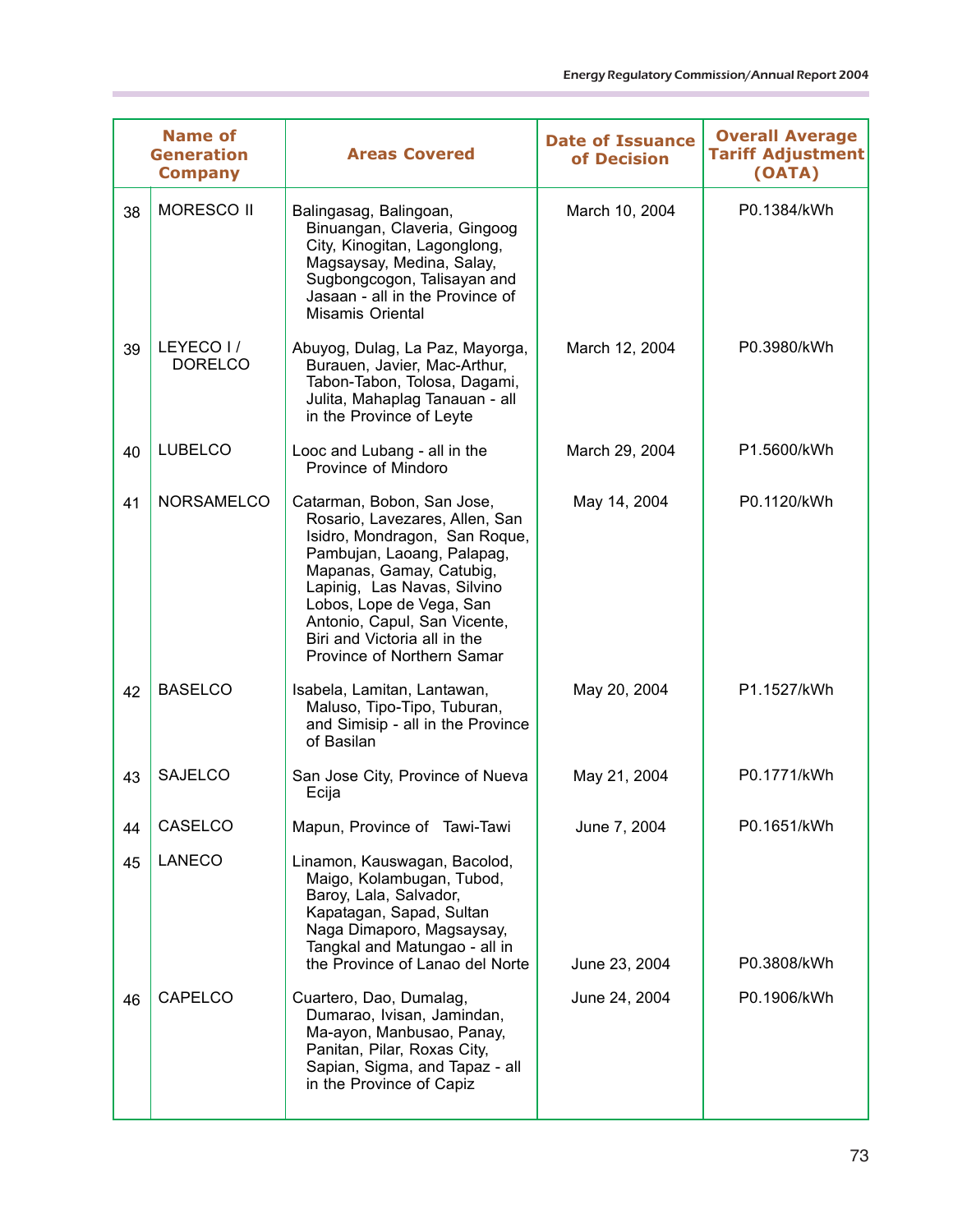|    | <b>Name of</b><br><b>Company</b> | <b>Areas Covered</b>                                                                                                                                                                                                                                 | <b>Date of Issuance</b><br>of Decision | <b>Overall Average</b><br><b>Tariff Adjustment</b><br>(OATA) |
|----|----------------------------------|------------------------------------------------------------------------------------------------------------------------------------------------------------------------------------------------------------------------------------------------------|----------------------------------------|--------------------------------------------------------------|
| 47 | <b>DASURECO</b>                  | Bansalan, Digos City, Hagonoy,<br>J.A. Santos, Kiblawan,<br>Magsaysay, Malalag, Malita,<br>Matanao, Padala, Sarangani<br>Island, Sta. Cruz, Sta. Maria,<br>Sulop and Don Marcelo - all in<br>the Province of Davao del Sur                           | June 24, 2004                          | P0.0675/kWh                                                  |
| 48 | <b>CASURECO IV</b>               | Caramoan, Garchitorena, Goa,<br>Lagonoy, Ocampo,<br>Presentacion, Sagnay, San<br>Jose, and Tigaon - all in the<br>Province of Camarines Sur                                                                                                          | August 5, 2004                         | P0.6412/kWh                                                  |
| 49 | SAMELCO I                        | Calbayog City, Oquendo,<br>Tinambacan, Gandara,<br>Pagsanjan, San Jorge, Sta.<br>Margarita, Tarangnan, Almagro,<br>Matuguinao and San Jose de<br>Buan - all in the Province of<br>Samar                                                              | August 5, 2004                         | P0.1800/kWh                                                  |
| 50 | <b>SUKELCO</b>                   | Bagumbayan, Buluan<br>(Maguindanao), Colombio, Datu<br>Paglas (Maguindanao),<br>Esperanza, Isulan, Kalamansig,<br>Lambayong (E. Marcos),<br>Lebak, Pres. Quirino, Tacurong<br>and Palimbang - all in the<br>Province of Sultan Kudarat               | August 5, 2004                         | P0.2118/kWh                                                  |
| 51 | <b>NEECO III</b>                 | Palayan City, Bongabon<br>Municipalities, Gabaldon, Gen.<br>M. Natividad, Tinio, Laru,<br>Llanera, Peñaranda, Rizal, San<br>Leonardo, Sta. Rosa - all in the<br>Province of Nueva Ecija and<br>Municipality of Dingalan in the<br>Province of Aurora | September 15, 2004                     | P0.3040/kWh                                                  |
| 52 | <b>CELCO</b>                     | Poro, San Francisco, Tudela and<br>Pilar - all in the Province of<br>Camotes Island                                                                                                                                                                  | September 30, 2004                     | P0.3370/kWh                                                  |
|    |                                  | <b>Generation</b>                                                                                                                                                                                                                                    |                                        |                                                              |